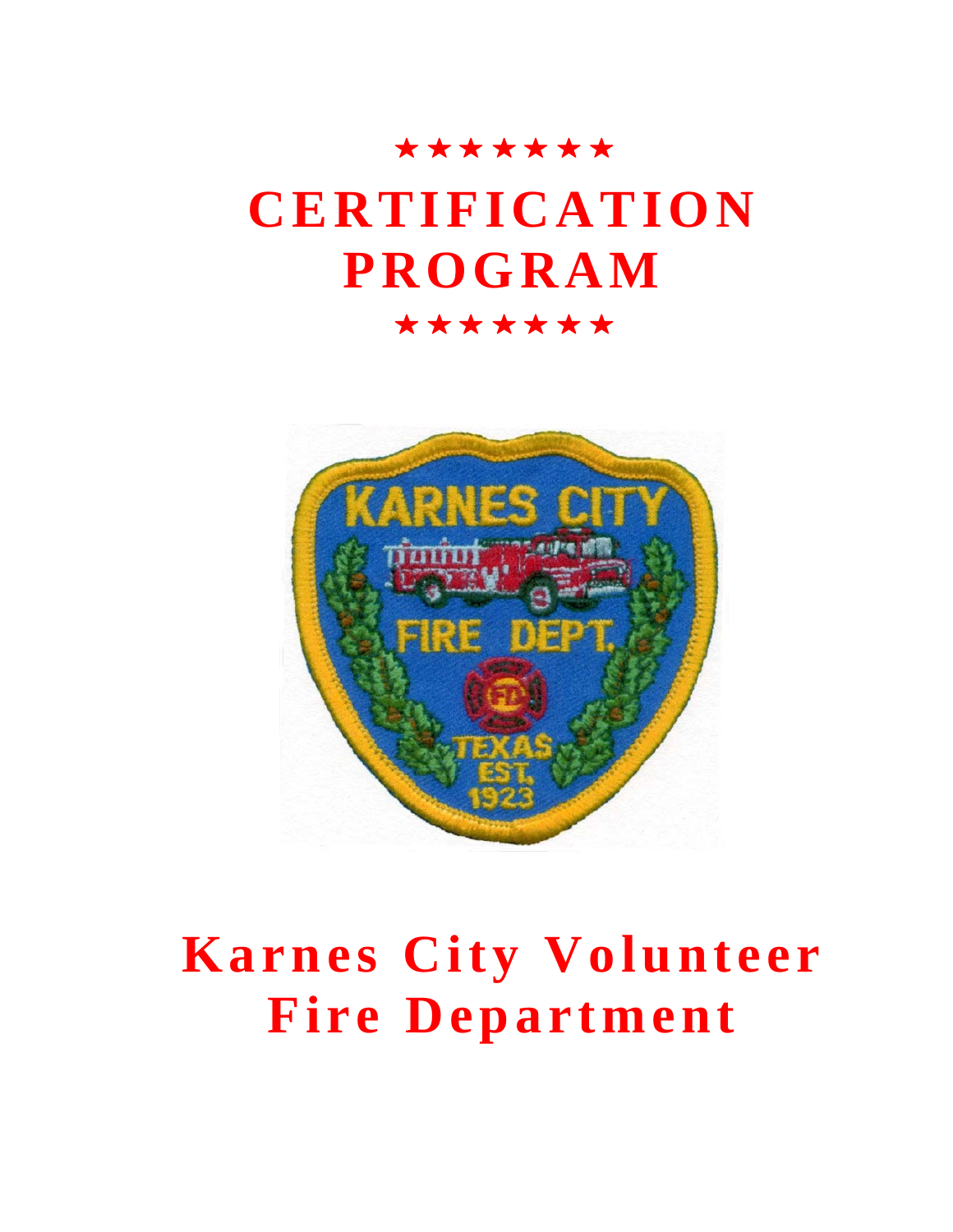# Table of Contents

| Section 1:  | <b>Fire Department Organization</b>             | Page 2     |
|-------------|-------------------------------------------------|------------|
| Section 2:  | <b>Forcible Entry</b>                           | Page 2     |
| Section 3:  | <b>Fire Service Ladder Practices</b>            | Page 3-4   |
| Section 4:  | <b>Fire Hose Practices</b>                      | Page 4-5   |
| Section 5:  | Salvage and Overhaul                            | Page 6     |
| Section 6:  | <b>Fire Streams</b>                             | Page 7-8   |
| Section 7:  | <b>Apparatus Familiarization</b>                | Page 8     |
| Section 8:  | <b>Ventilation Practices</b>                    | Page 8-9   |
| Section 9:  | <b>Rescue Operations</b>                        | Page 9-10  |
| Section 10: | <b>First Aid</b>                                | Page 11-14 |
| Section 11: | <b>Inspection Practices</b>                     | Page 14-15 |
| Section 12: | <b>Water Supplies</b>                           | Page 16    |
| Section 13: | <b>Fire Protection Systems</b>                  | Page 17-18 |
| Section 14: | <b>Transportation Emergencies</b>               | Page 18-19 |
| Section 15: | Fire Behavior (Fire Science)                    | Page 19-20 |
| Section 16: | Fire Alarms and Communications                  | Page 20-21 |
| Section 17: | <b>Public Relations</b>                         | Page 21    |
| Section 18: | <b>Records and Reports</b>                      | Page 21-22 |
| Section 19: | <b>Emergency Vehicle Operations</b>             | Page 22    |
| Section 20: | <b>Emergency Management</b>                     | Page 22    |
| Section 21: | Fire Cause and Origin                           | Page 23    |
| Section 22: | Live Fire Training                              | Page 23-24 |
| Section 23: | Firefighter Safety/Personal Protective Clothing | Page 24-25 |
| Section 24: | <b>Pump Operations/Hydraulics</b>               | Page 25-27 |
| Section 25: | <b>Ground Cover Firefighting</b>                | Page 27    |
| Section 26: | <b>Hazardous Materials</b>                      | Page 28    |
| Section 27: | <b>Self-Contained Breathing Apparatus</b>       | Page 29    |
| Section 28: | Ropes                                           | Page 30-31 |
| Section 29: | Portable Extinguishers                          | Page 31-32 |
| Section 30: | <b>Building Construction</b>                    | Page 32-33 |
| Section 31: | <b>Public Fire Education</b>                    | Page 33-34 |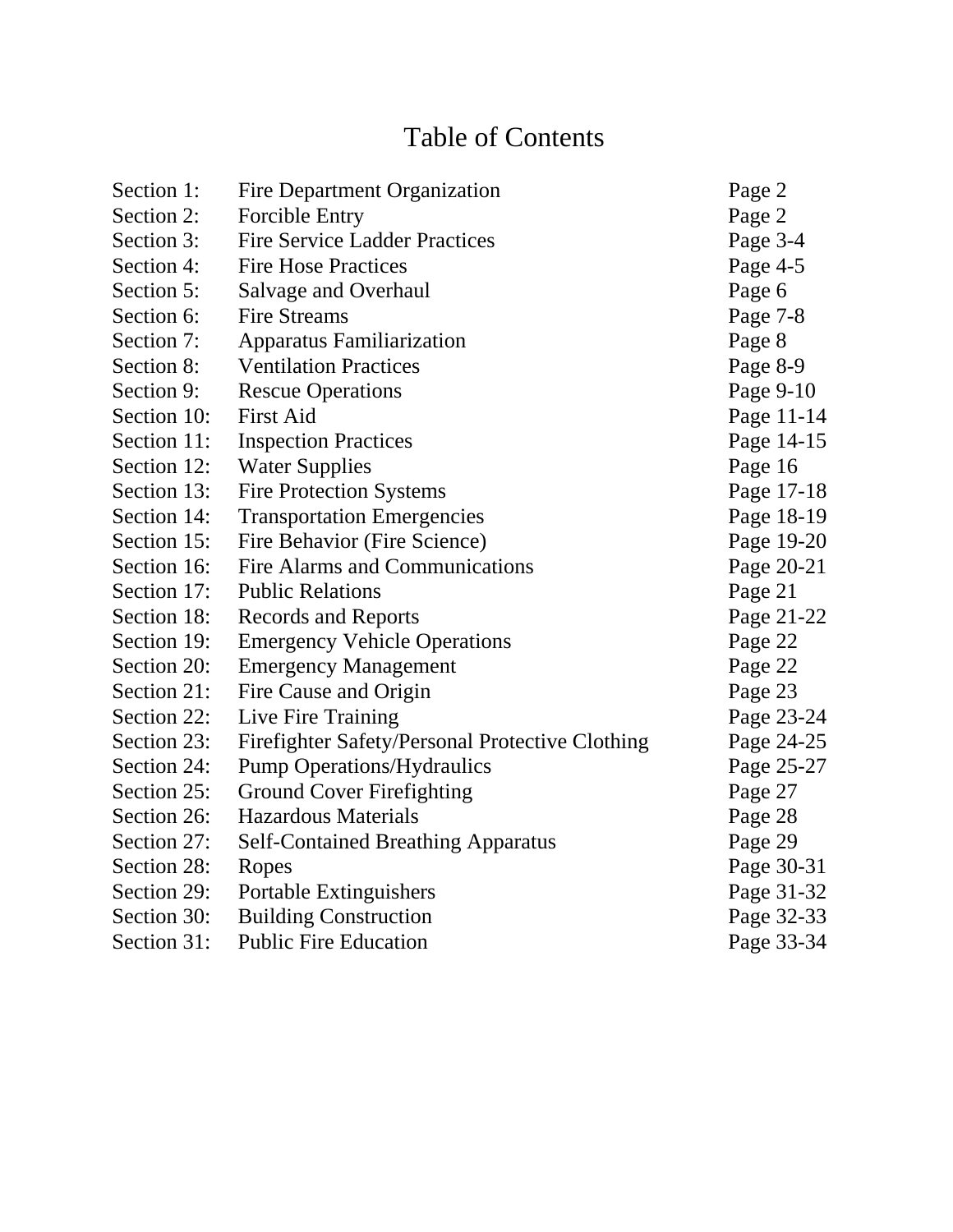## Section 1 FIRE DEPARTMENT ORGANIZATION - 18 HOURS BASIC - 2 Hours

- 1-01.01 The firefighter shall identify the organization of the fire department.
- 1-01.02 The firefighter shall identify the size of the fire department, the scope of its operation, and the Standard Operational Procedures (SOP's).
- 1-01.03 The firefighter shall identify the fire department rules and regulations as they apply to all members of the department.

#### INTERMEDIATE - 16 Hours

### Incident Command System

- 1-02.01 The firefighter shall define the incident command system (ICS).
- 1-02.02 The firefighter shall list the seven (7) reasons for an ICS.
- 1-02.03 The firefighter shall list the five (5) functional areas of the ICS organizational structure.
- 1-02.04 The firefighter shall list the basic responsibilities of the Incident Commander.
- 1-02.05 The firefighter shall define the following terms: A. operations B. planning C. logistics D. finance
- 1-02.06 The firefighter shall define, demonstrate and apply the command staff functions of an ICS system.

### ADVANCED – 0 Hours

### Section 2 FORCIBLE ENTRY - 10 HOURS BASIC - 2 Hours

- 2-01.01 The firefighter shall identify and demonstrate the use of various types of forcible entry tools: A. prybar B. halligan tools C. spanner wrench D. axe E. other.
- 2-01.02 The firefighter shall identify the method and procedure of proper cleaning, maintenance and inspection of various types of forcible entry tools and equipment.

### INTERMEDIATE - 4 Hours

2-02.01 The firefighter shall identify materials and construction features of doors, windows, roof, floors and vertical barriers and shall define the dangers associated with each in an emergency situation.

# ADVANCED - 4 Hours

2-03.01 The firefighter shall identify the method and technique of forcible entry through any door, window, ceiling, roof, floor and vertical barrier.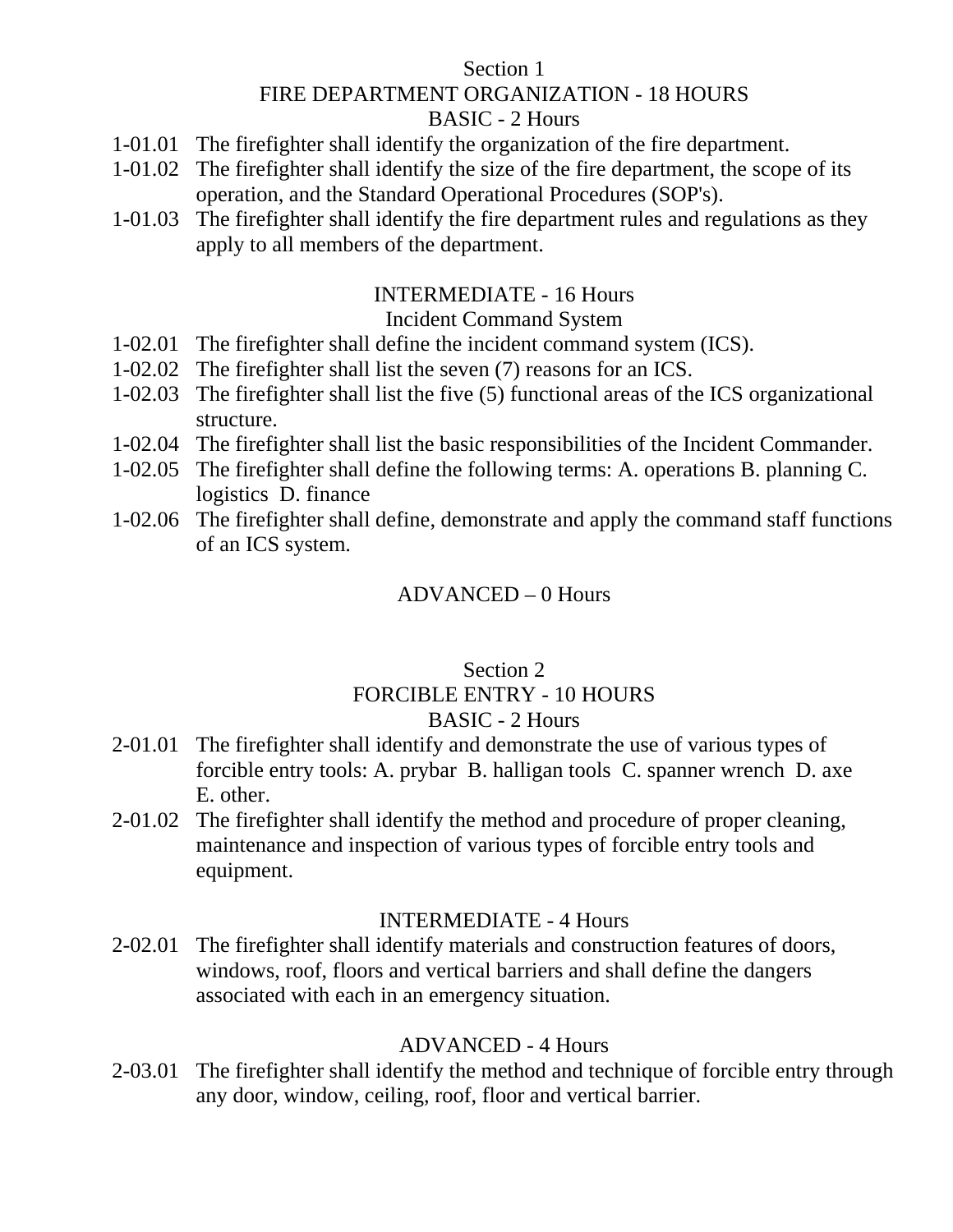# Section 3 FIRE SERVICE LADDER PRACTICES - 32 HOURS BASIC - 12 Hours

- 3-01.01 The firefighter shall identify each type of ladder and define its use.
- 3-01.02 The firefighter shall identify and name the parts of various fire service ladders.
- 3-01.03 The firefighter shall identify the safety aspects of handling, raising, and climbing ladders: A. Carrying 1. moving/guiding 2. other personnel 3. obstacles B. Location and Footing 1. location of fire 2. stability of building 3. firm, slippery, uneven surfaces 4. overhead: a. electricity b. windows c. falling debris d. overhangs C. Raising and Climbing 1. full protective equipment 2. proper lifting methods 3. ladder angle and spacing 4. pawls locked and halyard tied 5. heel person and tying ladder 6. hand placement and positioning 7. climbing with same hand and foot D. Working from ladder 1. safety belts 2. leg locks 3. climbing with and using hoses E. Aerial Ladders 1. overhead obstacles 2. zone of collapse 3. proper placement.
- 3-01.04 The firefighter shall identify how to select the proper ladder for the job to be done, and the maximum working heights for fire service ladders.
- 3-01.05 The firefighter shall identify the proper placement and positioning of each type of fire service ladder for different types of jobs.
- 3-01.06 The firefighter, operating as an individual and as a member of a team, shall demonstrate or explain knowledge of the following ladder carries: A. one-man B. two-man C. three-man D. four-man E. five-man F. six-man.
- 3-01.07 The firefighter, operating as an individual and as a member of a team, shall raise each type and size of ground ladder, available to the local jurisdiction having authority, using several different raises for each.
- 3-01.08 The firefighter shall, with or without a life belt, climb the full length of each type of ground and aerial ladder available to the authority having jurisdiction and demonstrate:

A. climbing the full length of each type of ground and aerial ladder carrying fire fighting tools or equipment while ascending and descending

B. climbing the full length of each type of ground and aerial ladder and bring an injured person down.

C. the techniques of working from ground and aerial ladders with tools and appliances.

3-01.09 The firefighter shall demonstrate the technique of cleaning ladders.

# INTERMEDIATE - 8 Hours

- 3-02.01 The firefighter shall identify the materials used in ladder construction and list the advantages and disadvantages of each type of material.
- 3-02.02 The firefighter shall identify the load safety features of all ground and aerial ladders.
- 3-02.03 The firefighter shall demonstrate inspection and maintenance techniques for different types of ground and aerial ladders available to the local authority having jurisdiction.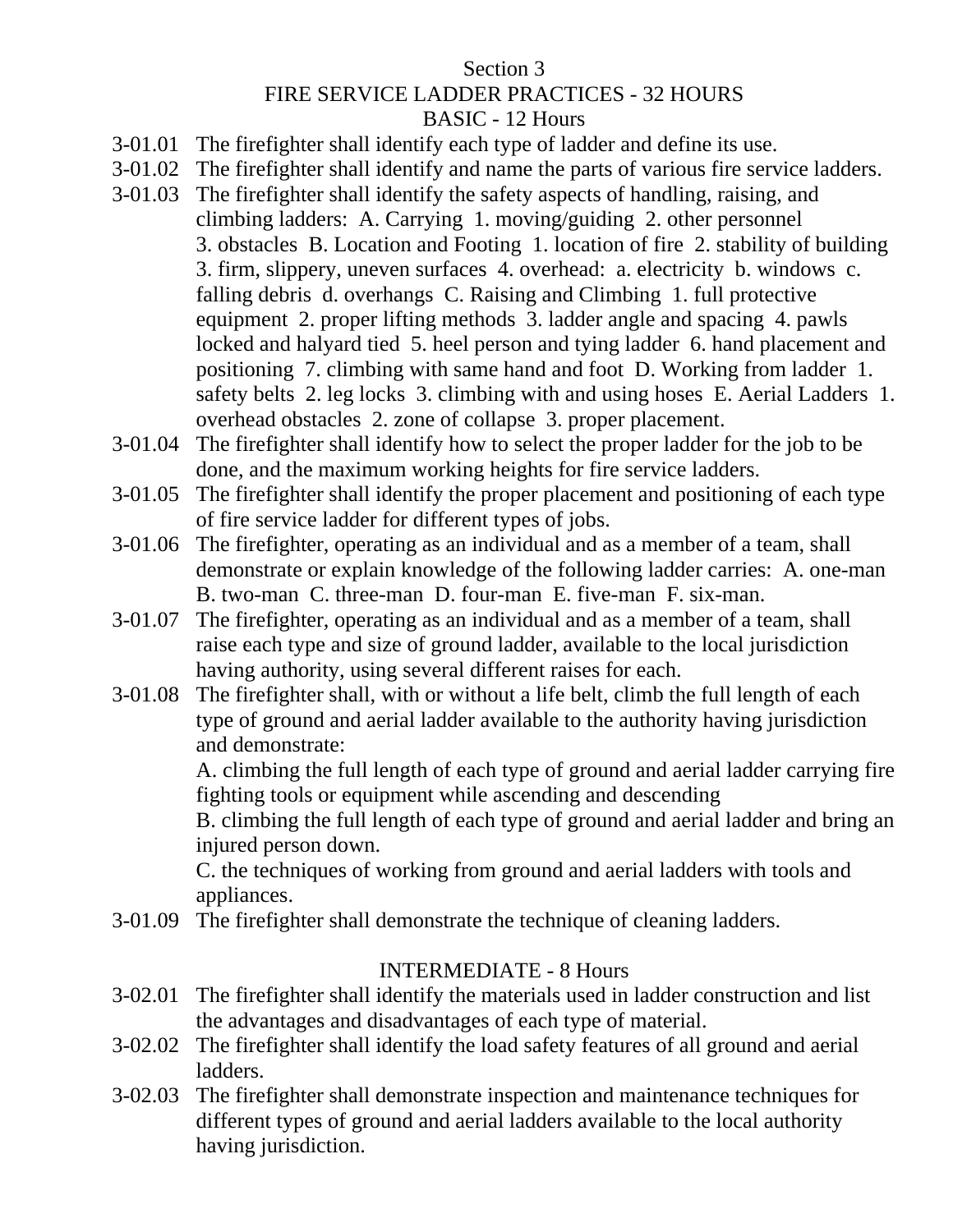# ADVANCED - 12 Hours

3-03.01 The firefighter shall identify and explain the several special uses for ground ladders.

3-03.02 The firefighter shall identify and explain the annual service test for ground ladders.

- 3-03.03 The firefighter, operating as an individual and as a member of a team, shall demonstrate the following ladder carries: A. one-man B. two-man C. threeman D. four-man E. five-man F. six-man. The ladder shall be positioned flat on the ground during this demonstration.
- 3-03.04 The firefighter, operating as an individual and as a member of a team, shall raise each type and size of ground ladder using several different raises for each.
- 3-03.05 The firefighter shall, with or without a life belt, climb the full length of each type of ground and aerial ladder and demonstrate: A. climbing the full length of each type of ground and aerial ladder, carrying fire fighting tools or equipment, while ascending or descending.

B. climbing the full length of each type of ground and aerial ladder and bring an injured person down.

C. the techniques of working from ground and aerial ladders with tools and appliances.

# Section 4 FIRE HOSE PRACTICES - 32 HOURS BASIC - 12 Hours

- 4-01.01 The firefighter shall identify the sizes, types, amounts, and use of hose carried on fire apparatus.
- 4-01.02 The firefighter shall demonstrate the use of nozzles, hose adapters, and hose appliances carried on the local fire apparatus.
- 4-01.03 The firefighter, given the necessary equipment and operating as an individual and as a member of a team, shall advance dry hose lines of two different sizes, both of which shall be 1½ inches or larger, from fire apparatus: A. into a structure B. up a ladder into an upper floor window C. up an inside stairway to an upper floor D. up an outside stairway to an upper floor E. down an inside stairway to a lower floor F. down an outside stairway to a lower floor G. to an upper floor by hoisting.
- 4-01.04 The firefighter, given the necessary equipment and operating as an individual and as a member of a team, shall advance charged attack line of two different sizes, both of which shall be  $1\frac{1}{2}$  inches or larger, from fire apparatus: A. into a structure B. up a ladder into an upper floor window C. up an inside stairway to an upper floor D. up an outside stairway to an upper floor E. down an inside stairway to a lower floor F. down an outside stairway to a lower floor G. to an upper floor by hoisting.
- 4-01.05 The firefighter shall demonstrate the techniques for cleaning fire hose, couplings, and nozzles; and inspecting for damage.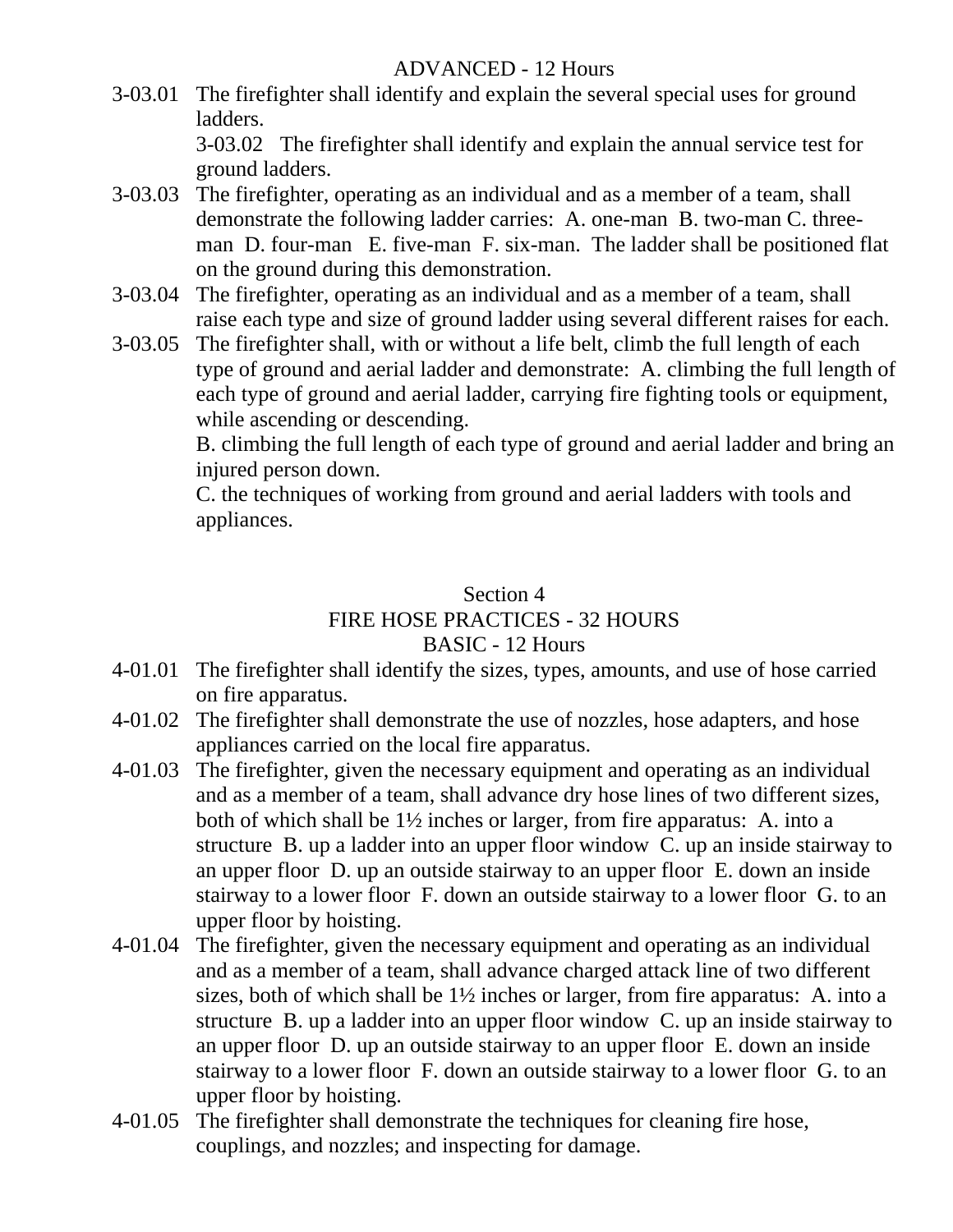- 4-01.06 The firefighter shall connect a fire hose to a hydrant, and fully open and close the hydrant.
- 4-01.07 The firefighter shall demonstrate the loading of fire hose on fire apparatus and identify the purpose of at least three types of hose loads and finishes.
- 4-01.08 The firefighter shall demonstrate three types of hose rolls.
- 4-01.09 The firefighter shall demonstrate two types of hose carries.
- 4-01.10 The firefighter shall demonstrate coupling and uncoupling fire hose.
- 4-01.11 The firefighter shall work from a ladder with a charged attack line, which shall be 1½ inches or larger.
- 4-01.12 The firefighter shall demonstrate the techniques of carrying hose into a building to be connected to a standpipe, and of advancing a hose line from a standpipe.
- 4-01.13 The firefighter shall demonstrate the method for extending a hose line.
- 4-01.14 The firefighter shall demonstrate replacing a burst section of hose line.

### INTERMEDIATE - 10 Hours

- 4-02.01 The firefighter shall identify, select, and demonstrate the use of any nozzle.
- 4-02.02 The firefighter shall demonstrate all hand hose lays.
- 4-02.03 The firefighter shall demonstrate inspection and maintenance of fire hose, couplings, and nozzles, and recommend replacement or repair as needed.
- 4-02.04 The firefighter shall demonstrate all hydrant to fire apparatus hose connections.
- 4-02.05 The firefighter shall select adapters and appliances to be used in a specific fireground operation.

# ADVANCED - 10 Hours

- 4-03.01 The firefighter shall conduct an annual service test for fire hose.
- 4-03.02 The firefighter shall identify hose classifications by use and construction.
- 4-03.03 The firefighter shall identify types of fire hose couplings.
- 4-03.04 The firefighter shall identify the methods of constructing fire hose couplings.
- 4-03.05 The firefighter shall identify the methods of attaching couplings to fire hose.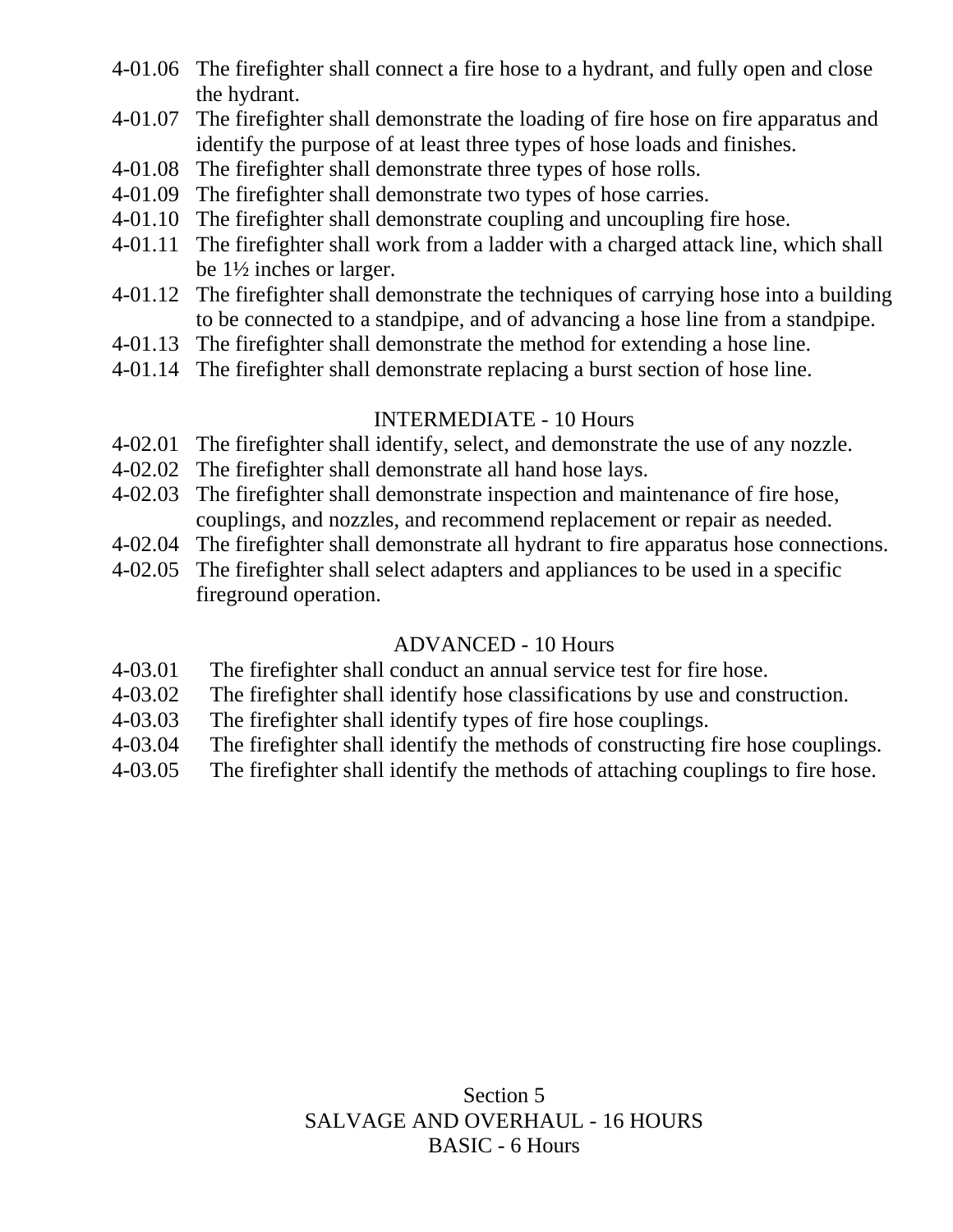- 5-01.01 The firefighter shall identify the purpose of salvage, and its value to the public and the fire department.
- 5-01.02 The firefighter, as an individual and as a member of a team, shall demonstrate folds and rolls of salvage covers.
- 5-01.03 The firefighter, as an individual and as a member of a team, shall demonstrate salvage cover throws.
- 5-01.04 The firefighter shall demonstrate the techniques of inspection, cleaning, and maintaining salvage equipment.
- 5-01.05 The firefighter shall identify the purpose of overhaul.
- 5-01.06 The firefighter shall demonstrate searching for hidden fires.
- 5-01.07 The firefighter shall demonstrate exposure of hidden fires by opening ceilings, walls, floors, and pulling apart burned materials.
- 5-01.08 The firefighter shall demonstrate how to separate and remove charred material from unburned material.
- 5-01.09 The firefighter shall define duties of firefighters left at the scene for fire and security surveillance.

# INTERMEDIATE - 6 Hours

- 5-02.01 The firefighter, given salvage equipment, operating as an individual and as a member of a team, shall demonstrate the construction and use of a water chute and a water catchall.
- 5-02.02 The firefighter, given salvage equipment except salvage covers, shall demonstrate the removal of debris, and removal and routing of water from a structure.
- 5-02.03 The firefighter shall demonstrate the covering or closing of openings made during fire fighting operations.
- 5-02.04 The firefighter shall list the procedures to follow during overhaul.
- 5-02.05 The firefighter shall identify the safety precautions necessary during overhaul.

# ADVANCED - 4 Hours

- 5-03.01 The firefighter shall list five (5) indicators of structural instability.
- 5-03.02 The firefighter shall identify precautions to be followed when overhauling targeted hazards.
- 5-03.03 The firefighter shall list four (4) indicators of fire in walls or ceilings.
- 5-03.04 The firefighter shall demonstrate recognition and preservation of evidence of arson.
- 5-03.05 The firefighter shall demonstrate restoration of a premises after a fire.

Section 6 FIRE STREAMS - 24 HOURS BASIC - 8 Hours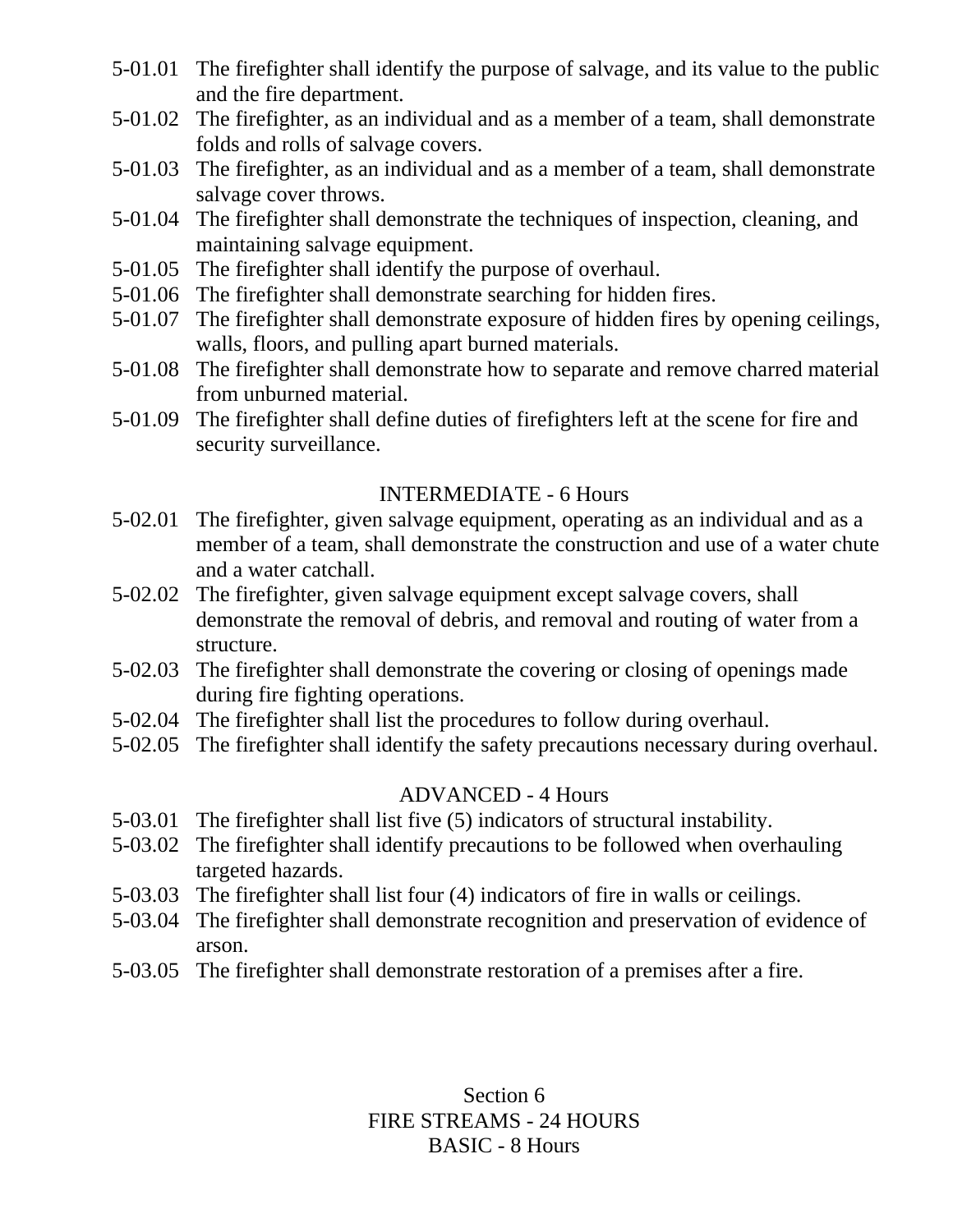- 6-01.01 The firefighter shall define a fire stream.
- 6-01.02 The firefighter shall manipulate a nozzle so as to attack a Class A and a Class B fire.
- 6-01.03 The firefighter shall define water hammer and at least one method for its prevention.
- 6-01.04 The firefighter shall demonstrate how to open and close a nozzle.
- 6-01.05 The firefighter shall define the following methods of water application: A. direct B. indirect C. combination.
- 6-01.06 The firefighter, given specific fire situations, shall select the proper nozzle and hose size for each.
- 6-01.07 The firefighter shall identify characteristics of all types of fire streams.
- 6-01.08 The firefighter shall identify precautions to be followed while advancing hose lines to a fire.
- 6-01.09 The firefighter shall identify three (3) conditions that result in pressure losses in a hose line.

#### INTERMEDIATE - 8 Hours

- 6-02.01 The firefighter shall describe the operating principles of fog and smooth bore nozzles.
- 6-02.02 The firefighter shall describe the advantages and disadvantages of solid and fog streams.
- 6-02.03 The firefighter shall identify four (4) special stream nozzles and demonstrate at least two (2) uses or applications for each.
- 6-02.04 The firefighter shall identify and define foam making appliances and shall demonstrate a foam stream from each.
- 6-02.05 The firefighter shall identify three (3) observable results that are obtained when proper application of a fire stream is accomplished.
- 6-02.06 The firefighter shall identify and define those items required to develop three (3) types of fire streams and shall demonstrate each.

# ADVANCED - 8 Hours

- 6-03.01 The firefighter shall define the methods by which foam prevents or controls a hazard.
- 6-03.02 The firefighter shall define the principle by which foam is generated.
- 6-03.03 The firefighter shall define common causes for the poor generation of foam and identify the procedures for correcting each.
- 6-03.04 The firefighter shall define the difference between hydrocarbon and polar solvent fuels and identify the type of foam concentrate required for each fuel.
- 6-03.05 The firefighter shall define the advantages, characteristics, and precautions for use of the following types of foam: A. protein B. fluoroprotein C. film forming fluoroprotein (FFFP) D. aqueous film forming foam (AFFF) E. hazardous materials vapor mitigating foam F. medium- and high-expansion foam G. Class A foams H. Alcohol Type Concentrate (ATC).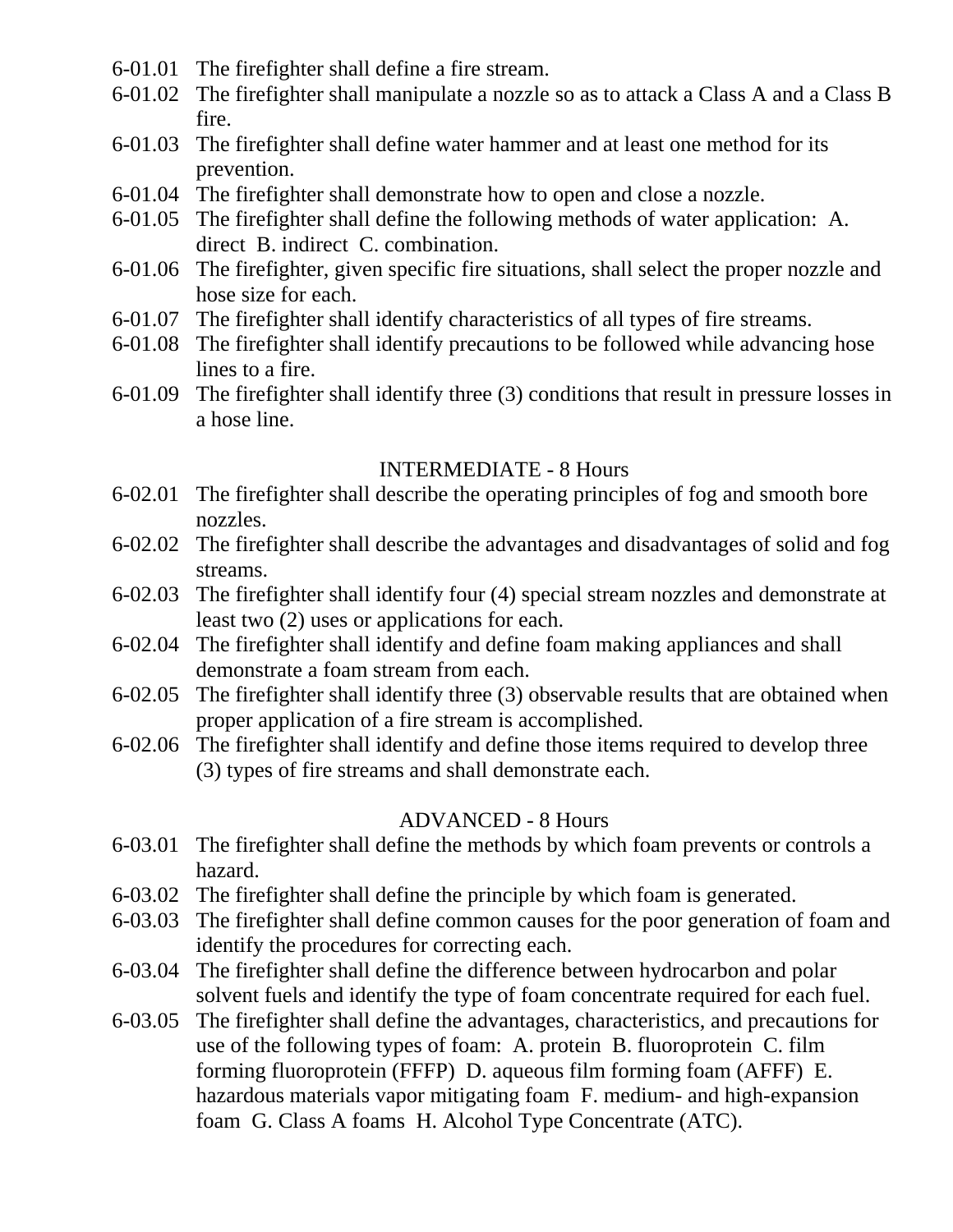- 6-03.06 The firefighter, given the size of the fuel surface, the types of fuel involved, and the type of foam concentrate being used, shall determine the minimum application rate necessary for extinguishment of a fire.
- 6-03.07 The firefighter shall define the precautions that must be taken when using high expansion foam to attack structural fires.
- 6-03.08 The firefighter shall diagram the types of fog nozzles, identify the major parts, and trace water flow through each.
- 6-03.09 The firefighter, given a selection of nozzles and tips, shall identify the type, design, operation, nozzle pressure, and flow of each.
- 6-03.10 The firefighter shall identify the rate of water flow necessary to control fire in a room of specified volume.

# Section 7 APPARATUS FAMILIARIZATION - 6 HOURS BASIC - 6 Hours

- 7-01.01 The firefighter shall be able to identify various types of automotive fire apparatus.
- 7-01.02 The firefighter shall identify various types of fire apparatus pumps and pumps components, and their functions.
- 7-01.03 The firefighter shall identify various types of aerial apparatus components and their functions.
- 7-01.04 The firefighter shall identify various types of tools and appliances, and their location on the fire department apparatus.

# INTERMEDIATE – 0 Hours ADVANCED – 0 Hours

### Section 8 VENTILATION PRACTICES - 24 HOURS BASIC - 8 Hours

- 8-01.01 The firefighter shall define the principles of ventilation, and identify the advantages and effects of ventilation.
- 8-01.02 The firefighter shall identify the dangers present, and the precautions to be taken in performing ventilation.
- 8-01.03 The firefighter shall demonstrate opening various types of windows from inside and outside, with and without fire department tools.
- 8-01.04 The firefighter shall demonstrate breaking window or door glass, and removing obstructions.
- 8-01.05 The firefighter, using an axe, shall demonstrate ventilation of a roof and a floor.
- 8-01.06 The firefighter shall demonstrate ventilation using a water fog.
- 8-01.07 The firefighter shall define theory of a back draft explosion.
- 8-01.08 The firefighter shall identify signs of a potential flashover.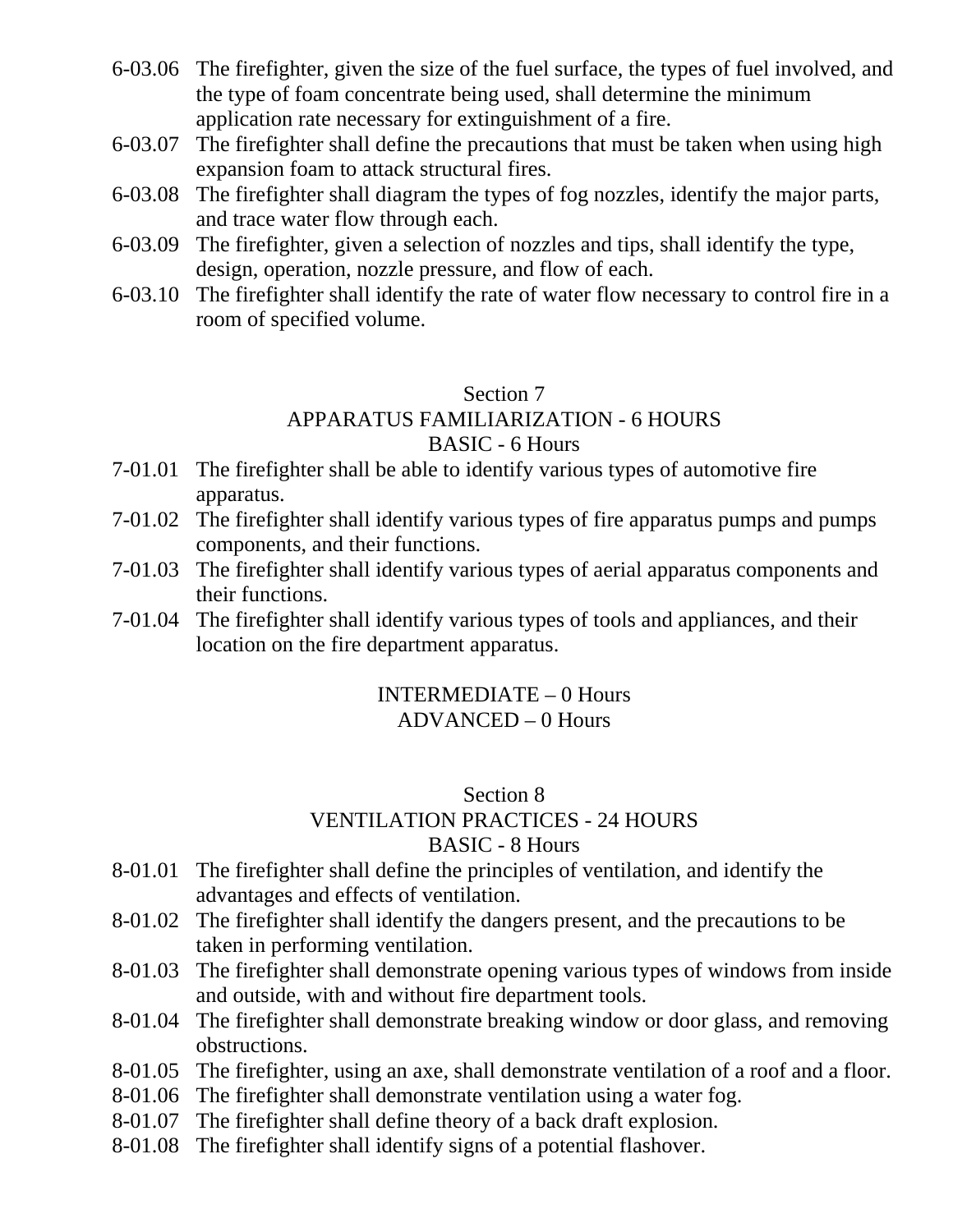# INTERMEDIATE - 8 Hours

- 8-02.01 The firefighter shall demonstrate the use of different types of power saws and jack hammers.
- 8-02.02 The firefighter shall identify the different types of roofs, demonstrate the techniques used to ventilate each type, and identify the necessary precautions.
- 8-02.03 The firefighter shall identify the size and location of an opening for ventilation, and the precautions to be taken during ventilation.
- 8-02.04 The firefighter shall demonstrate the removal of skylights, scuttle covers, and other covers on rooftops.
- 8-02.05 The firefighter shall demonstrate the types of equipment used for forced mechanical ventilation.

# ADVANCED - 8 Hours

- 8-03.01 The firefighter shall identify and demonstrate natural and mechanical methods for horizontal ventilation of a structure.
- 8-03.02 The firefighter shall identify and demonstrate natural and mechanical methods for vertical ventilation of a structure.
- 8-03.03 The firefighter shall identify the location of the opening, the method to be used, and the precautions to be taken when ventilating a basement.

# Section 9

# RESCUE OPERATIONS - 44 HOURS

# BASIC - 12 Hours

- 9-01.01 The firefighter shall define safety procedures as they apply to rescue.
- 9-01.02 The firefighter shall define the uses of a lifeline.
- 9-01.03 The firefighter, given the proper information, shall list the life threatening injuries that need to be observed in the proper order of priority.
- 9-01.04 The firefighter shall, given victims and the proper equipment, demonstrate the proper techniques for removal of injured person(s) from hazards by the use of the following carries, drags and stretchers: A. one/two person victim standing B. seat carry C. extremities carry D. chair carry E. three-person carry F. lift and carry G. blanket drag.
- 9-01.05 The firefighter shall demonstrate the techniques of packaging a victim for emergency transportation by: A. given a short/long spine board and wrapping materials, demonstrate the stabilizing of a victims spine and cervical area of the body, and B. given a packaged victim and stretcher, demonstrate the transfer procedures of victims from their rescue scene.
- 9-01.06 The firefighter shall demonstrate searching for victims in burning, smoke-filled buildings, or other hostile environments: A. given the proper information, shall list two (2) objectives to be achieved while searching for victims in a building on fire and B. given a small one story building filled with simulated smoke,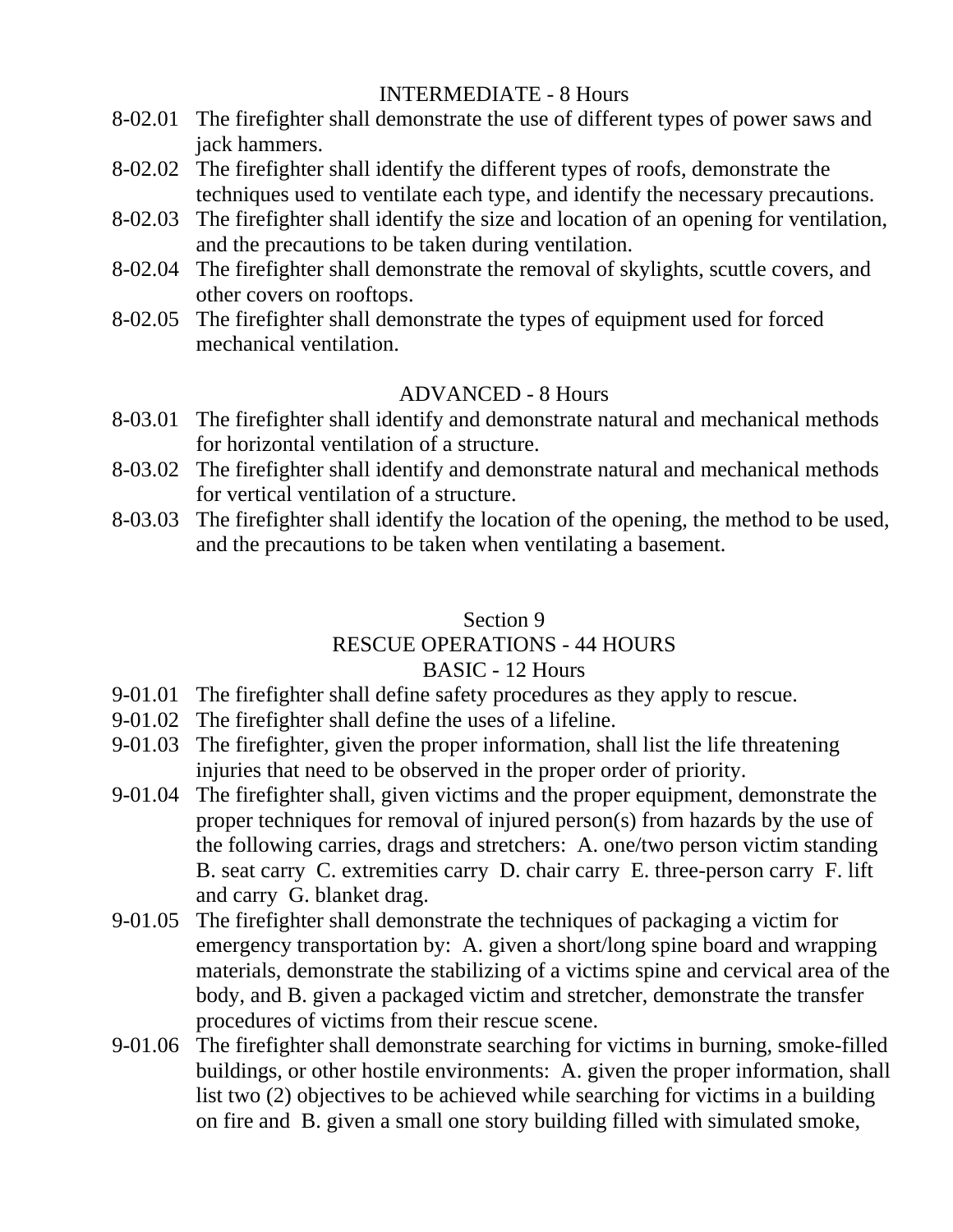shall demonstrate the establishing of a search pattern for the building and multiple rooms that are involved.

- 9-01.07 The firefighter shall explain search and rescue procedures for safe rescue of open water and swift water victims.
- 9-01.08 The firefighter shall describe or demonstrate the use of water rescue tools including: A. personal flotation devices B. pike poles C. shepherd's hook D. ring buoy E. rescue tube F. towel reach G. ladders H. dragging devices
- 9-01.09 The firefighter shall identify and explain low water crossings and their hazards, low head damns and their hazards.

# INTERMEDIATE - 18 Hours

- 9-02.01 The firefighter shall describe the techniques and safety procedures as they apply to the following rescue activities: A. structural collapses B. trench collapses C. caves and tunnels D. water and ice emergencies E. elevators and escalators F. emergencies involving energized electrical lines G. industrial accidents H. motor vehicle accidents I. other hazards particular to the local jurisdiction.
- 9-02.02 The firefighter shall demonstrate the use of the following rescue tools: A. cribbing and shoring material B. block and tackle C. hydraulic devices D. pneumatic devices E. trench jacks F. water rescue devices.
- 9-02.03 The firefighter shall raise and lower a simulated victim 20 vertical feet (6m) using a rope rescue system.

# ADVANCED - 14 Hours

- 9-03.01 The firefighter, operating as a member of a team, shall demonstrate the proper techniques and safety procedures as they apply to the following rescue activities: A. structural collapses B. trench collapses C. caves and tunnels D. water and ice emergencies E. elevators and escalators F. emergencies involving energized electrical lines G. industrial accidents H. motor vehicle accidents I. other hazards particular to the local jurisdiction.
- 9-03.02 The firefighter, given a 20' tubular webbing, shall demonstrate the proper tying of a Swiss seat.
- 9-03.03 The firefighter, given the proper information, shall list the equipment needed to complete rappelling procedure.
- 9-03.04 The firefighter, given a 20' length of ½ inch rope, shall demonstrate the following knots: as used in repelling: A. figure-eight B. figure-eight follow through C. bowline D. clove hitch E. half-hitch.
- 9-03.05 The firefighter shall identify the techniques of removing debris, rubble, and other materials found at a cave-in and list the precautions to be taken when constructing rescue shafts and tunnels where large debris is involved.
- 9-03.06 The firefighter, given the proper information, shall define the following: A. lean-to collapse B. pancake floor collapse C. v-floor collapse
- 9-03.07 The firefighter shall assume command of a simulated rescue operation in the absence of a company officer.

Section 10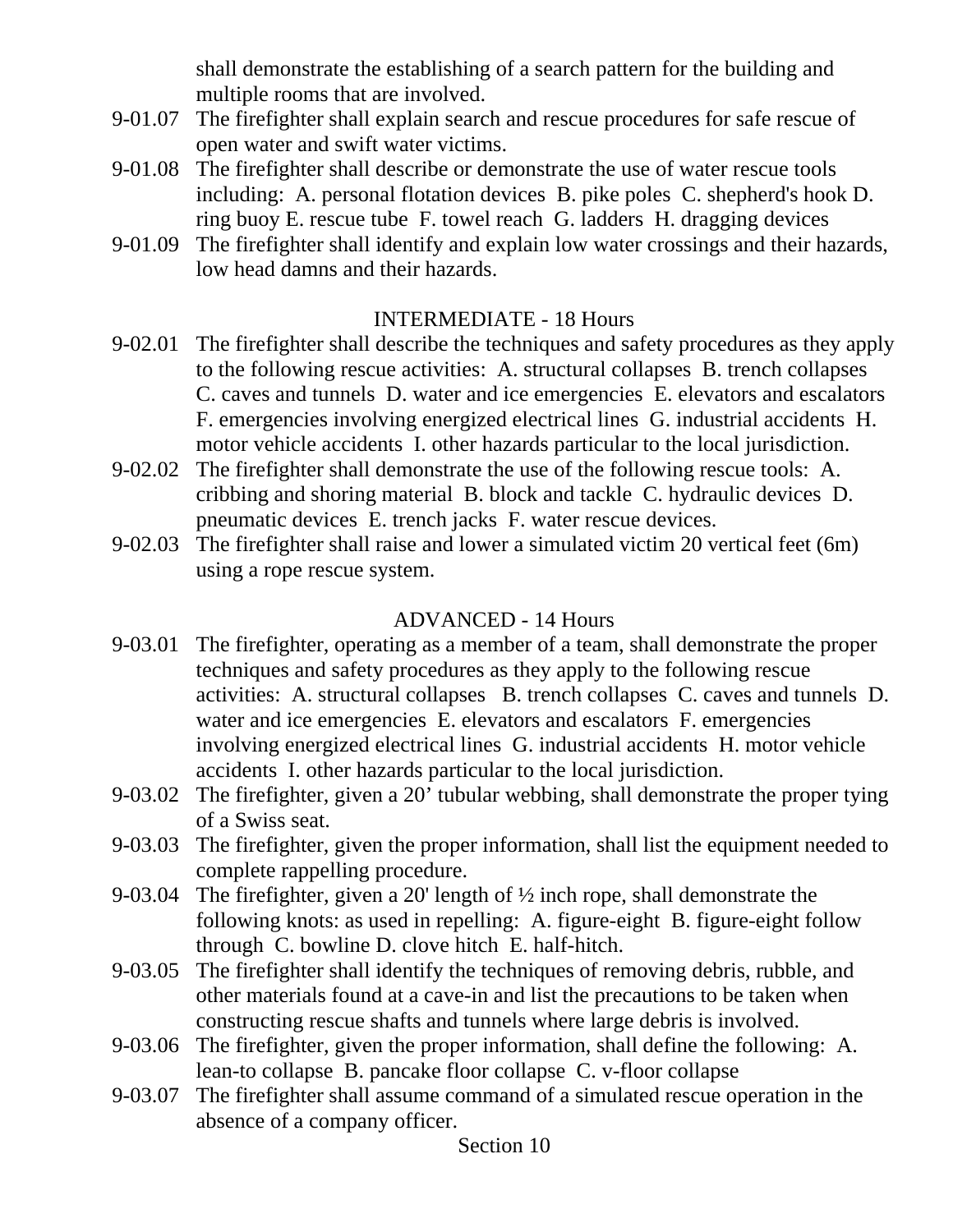# FIRST AID - 40 HOURS BASIC- 12 HOURS

- 10-01.01 The firefighter shall list the three (3) major roles and responsibilities of the first responder.
- 10-01.02 The firefighter shall describe all applicable legal aspects related to providing emergency care as a first responder.
- 10-01.03 The firefighter, given each vital sign, shall describe its normal and abnormal states and how he would check for the sign.
- 10-01.04 The firefighter shall identify the medical identification symbol.
- 10-01.05 The firefighter shall state the time in which brain cells will die without oxygen.
- 10-01.06 The firefighter shall identify a primary survey for life-threatening injuries.
- 10-01.07 The firefighter shall describe the signs of adequate and inadequate breathing.
- 10-01.08 The firefighter shall describe variations in design of the respiratory system for partial and total laryngectomies.
- 10-01.09 The firefighter shall describe airway care and resuscitation procedures for the laryngectomy.
- 10-01.10 The firefighter shall demonstrate mouth-to-mouth and mouth-to-nose resuscitation.
- 10-01.11 The firefighter shall demonstrate oronasal ventilation.
- 10-01.12 The firefighter shall list the signs of cardiac arrest.
- 10-01.13 The firefighter, given a diagram of the heart and its related organs, shall identify these organs and complications if CPR is performed incorrectly.
- 10-01.14 The firefighter shall list the signs of effective CPR.
- 10-01.15 The firefighter shall demonstrate one and two person cardiopulmonary resuscitation.
- 10-01.16 The firefighter, given a description of a type of bleeding, shall identify it as arterial, venous or capillary.
- 10-01.17 The firefighter shall describe why tourniquets are a last resort for controlling bleeding.
- 10-01.18 The firefighter shall demonstrate techniques for controlling external bleeding.
- 10-01.19 The firefighter shall demonstrate the proper technique for prevention and/or spread of infectious diseases and occupational exposure to bloodborne pathogens associated with emergency medical care.
- 10-01.20 The firefighter shall demonstrate the use, decontamination, disinfecting, and proper disposal of personal protective equipment used for protection from infectious diseases.
- 10-01.21 The firefighter shall identify major signs of, distinctions between, and initial treatment for heat cramps, heat exhaustion, and heatstroke.
- 10-01.22 The firefighter shall identify major signs of hypothermia.
- 10-01.23 The firefighter, given a description of patients exposed to heat and cold, shall identify the condition and describe emergency care procedures.
- 10-01.24 The firefighter shall describe the meaning of shock.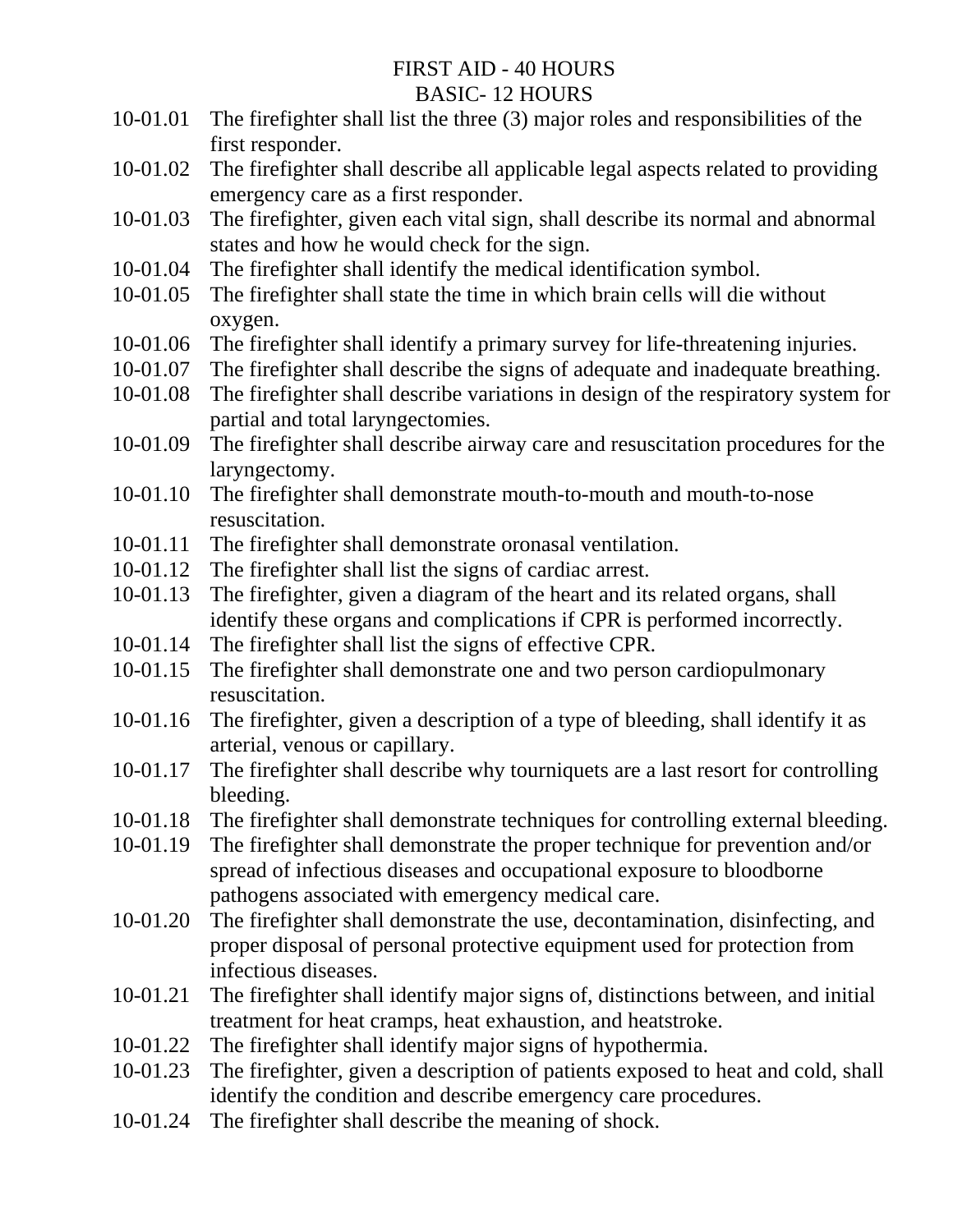- 10-01.25 The firefighter, given a list of signs and symptoms, shall identify those associated with shock.
- 10-01.26 The firefighter shall describe anaphylactic shock.
- 10-01.27 The firefighter shall identify the treatment for anaphylactic shock.
- 10-01.28 The firefighter shall define the functions of the skeletal system.
- 10-01.29 The firefighter shall define and identify types of fractures, dislocations and sprains.
- 10-01.30 The firefighter, given a list of symptoms, shall identify those associated with fractures and dislocations.
- 10-01.31 The firefighter shall list the primary reason for splinting.
- 10-01.32 The firefighter, given descriptions of "patients" with injuries of the skull, spine and chest, shall identify the condition and describe appropriate emergency care.
- 10-01.33 The firefighter, given "patients", shall describe appropriate emergency care for any injuries to the spine. 10-01.34 The firefighter, given a specific situation, shall indicate: A. whether or not a patient should be moved, B. why the patient should or should not be moved, and C. if a move is necessary, how the move should be accomplished.
- 10-01.35 The firefighter, given descriptions of accident scenes, shall describe procedures for gaining access to patients: A. in closed upright vehicles B. in closed overturned vehicles C. pinned beneath vehicle D. pinned inside vehicle E. in vehicle with electrical hazards.

# INTERMEDIATE – 12 Hours

- 10-02.01 The firefighter, given a description of patients, shall identify priority for triage purposes.
- 10-02.02 The firefighter shall demonstrate the emergency care for a person with known or suspected internal bleeding.
- 10-02.03 The firefighter, given specific situations and patients, shall perform a complete assessment for illnesses and injuries and describe appropriate emergency care procedures.
- 10-02.04 The firefighter, given a specific situation and patient, shall demonstrate and define the sequential emergency medical care indicated.
- 10-02.05 The firefighter shall describe safe procedures in use of oxygen.
- 10-02.06 The firefighter shall identify the two (2) main parts of the skull and describe their functions.
- 10-02.07 The firefighter shall define the following: A. heart attack B. angina C. heart failure D. stroke E. diabetic coma F. insulin shock G. grand mal seizures H. petite mal seizures.
- 10-02.08 The firefighter, given patients simulating heart attacks, angina, bean failure, stroke, and diabetic and epileptic conditions, shall identify the condition, note appropriate signs and describe appropriate care.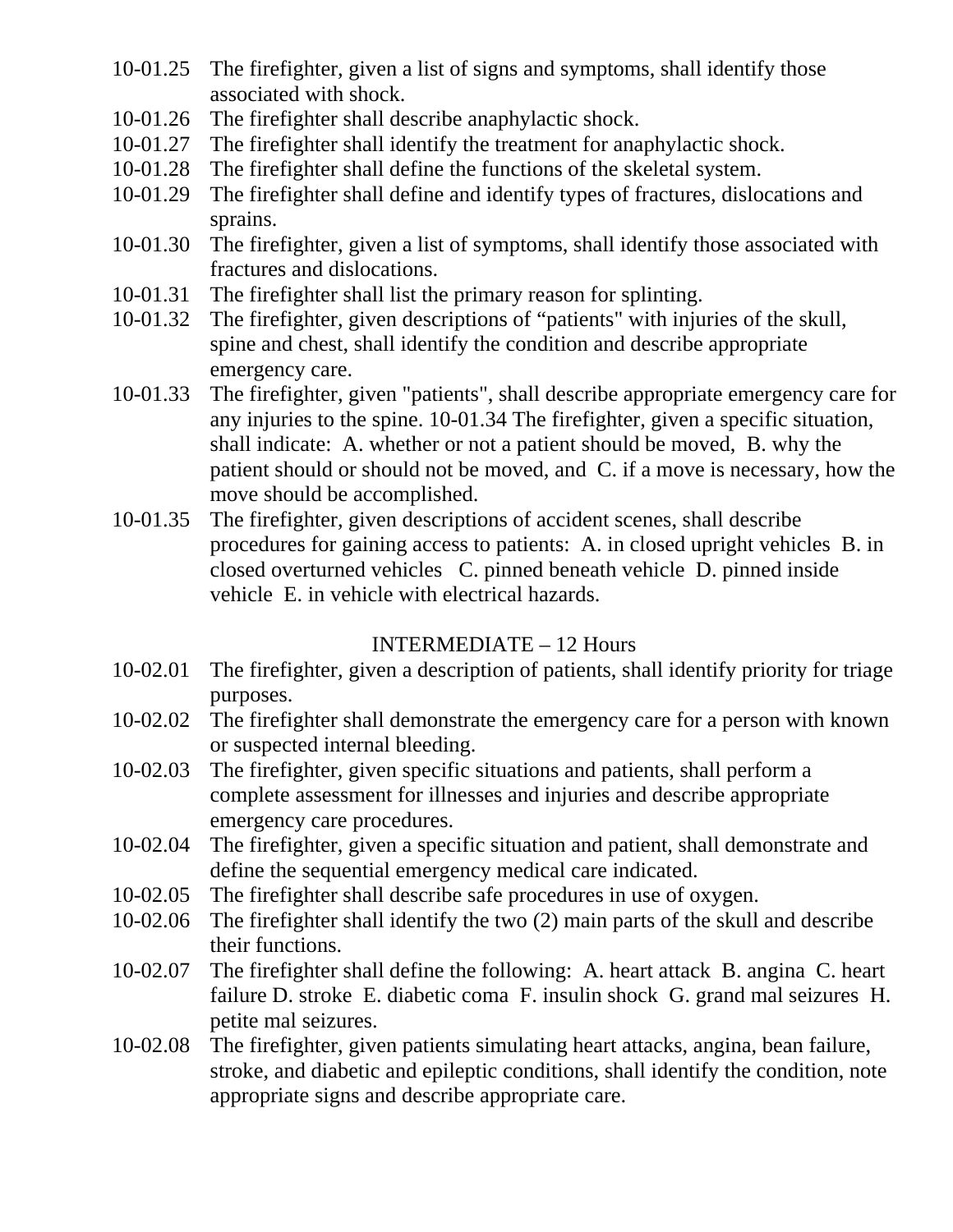- 10-02.09 The firefighter, given descriptions of patients suffering from ingested poisons, inhaled poisons, bites and stings, alcohol abuse and drugs, shall identify the condition and describe appropriate emergency care.
- 10-02.10 The firefighter, given a list of statements, shall select general rules for splinting.
- 10-02.11 The firefighter, given descriptions of "patients" with injuries of the extremities, shall identify the injury and describe appropriate emergency care.
- 10-02.12 The firefighter shall identify and describe procedures for obtaining blood pressure by palpation and auscultation.
- 10-02.13 The firefighter shall identify the control center for breathing.
- 10-02.14 The firefighter, given a description of a wound type, shall describe management procedures and special considerations. Wound types will include: A. avulsed parts B. impaled objects C. protruding organs D. face and scalp wounds E. cheek wounds F. nosebleeds G. lacerated eye H. eye with penetrating object I. extruded eyeball J. arterial bleeding in the neck K. severe venous bleeding in the neck L. abdominal injuries M. genitalia injuries.
- 10-02.15 The firefighter, given an identified fracture, shall demonstrate the emergency medical care necessary to transport the victim.

# ADVANCED-16 Hours

- 10-03.01 The firefighter, starting with the head and working to the feet, shall identify the major body components, cavities and organs.
- 10-03.02 The firefighter, given the name of each body system, shall identify its function.
- 10-03.03 The firefighter, given two or more body parts, shall describe their relationship using the terminology of topographic anatomy.
- 10-03.04 The firefighter shall identify and describe the function of each of the components of the respiratory system, and describe how air travels through the system to exchange oxygen and waste gases with the body.
- 10-03.05 The firefighter shall explain how the diaphragm, rib muscles and pleura operate to permit breathing.
- 10-03.06 The firefighter, given a diagram of the heart showing left and right chambers, shall indicate the flow of blood from the lungs, through the heart, and to the body.
- 10-03.07 The firefighter shall describe the composition and functions of blood.
- 10-03.08 The firefighter, given descriptions of "patients" burned by heat, shall indicate the degree and criticality of the burn and describe emergency care procedures.
- 10-03.09 The firefighter, given descriptions of "patients" burned by chemical and electricity, shall describe emergency care procedures.
- 10-03.10 The firefighter shall describe function, need, and safe procedures for use of: A. suctioning B. oropharyngeal airway C. bag-mask resuscitation
- 10-03.11 The firefighter shall demonstrate the use of breathing aid equipment.
- 10-03.12 The firefighter shall demonstrate emergency medical care of traumatic shock.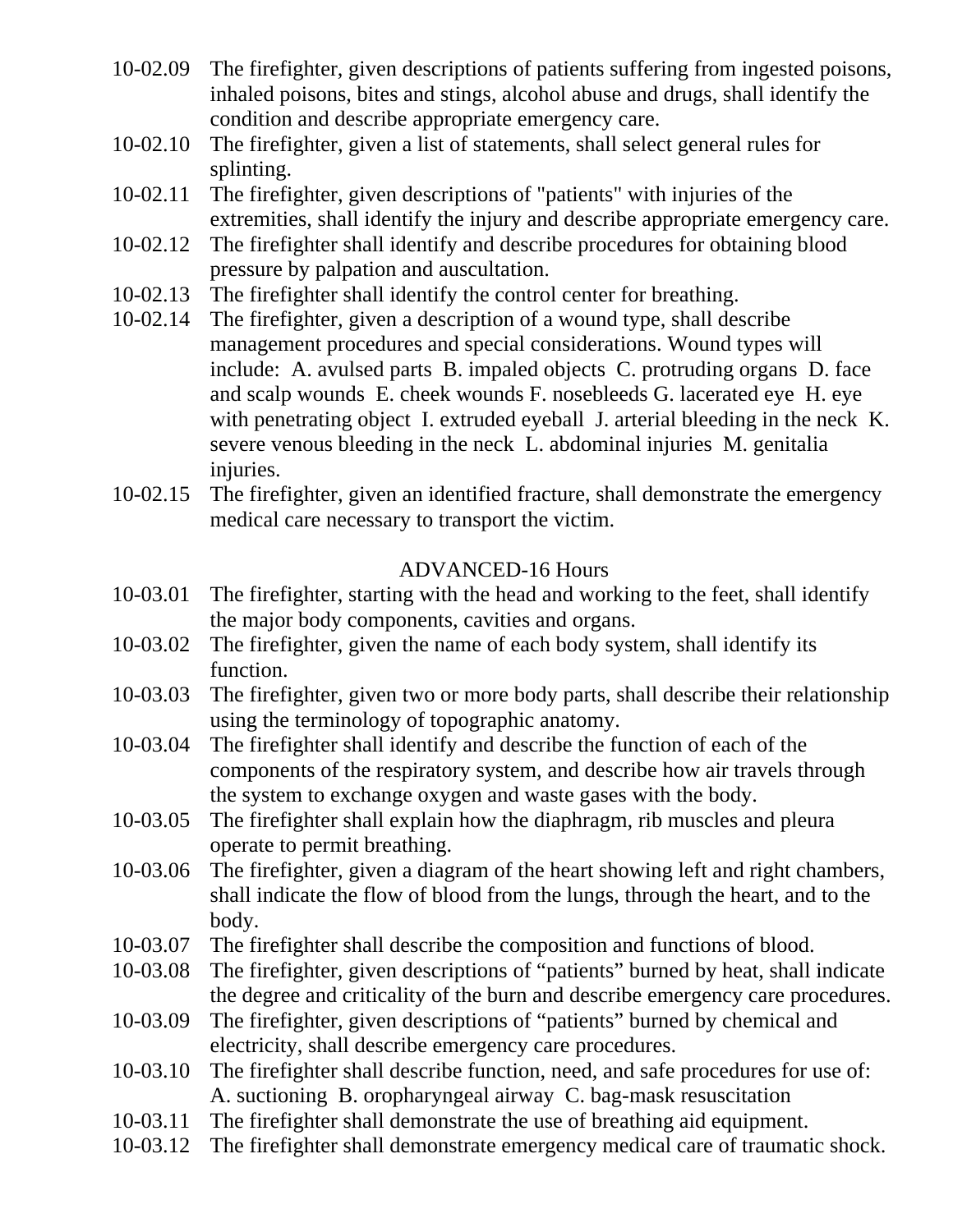- 10-03.13 The firefighter shall describe procedures to follow in preparing for and assisting in normal and abnormal childbirth including caring for the mother and newborn.
- 10-03.14 The firefighter shall define breech birth and prolapsed cord.
- 10-03.15 The firefighter shall describe procedures to follow in the event of excessive bleeding and miscarriage.
- 10-03.16 The firefighter shall have knowledge of the general steps for use of an automated external defibrillator: A. The firefighter should know the abnormal heart rhythms commonly present during cardiac arrest. B. The firefighter should know what defibrillation is and how it works. C. The firefighter should know precautions for the use of an AED. D. The firefighter shall demonstrate the use of the AED.

COMPLETION OF THESE OBJECTIVES OR A TEXAS DEPARTMENT OF HEALTH ECA COURSE WILL SATISFY ALL OBJECTIVES AS LISTED IN THIS SECTION.

# Section 11

# INSPECTION PRACTICES - 24 HOURS

# BASIC - 4 Hours

- 11-01.01 The firefighter shall identify the five (5) common causes of fires and their prevention.
- 11-01.02 The firefighter shall identify the fire inspection procedures.
- 11-01.03 The firefighter shall define the importance of public relations relative to inspection programs.
- 11-01.04 The firefighter shall define dwelling inspection procedures.

# INTERMEDIATE - 8 Hours

- 11-02.01 The firefighter shall prepare diagrams or sketches of buildings to record the locations of items of concern during pre-fire planning operations.
- 11-02.02 The firefighter shall collect and record in writing, information required for the purpose of preparing a report on a building inspection or survey.
- 11-02.03 The firefighter shall identify school exit drill procedures.
- 11-02.04 The firefighter shall identify life safety programs for the home.
- 11-02.05 The firefighter shall identify common fire hazards and make recommendations for correction.

# ADVANCED - 12 Hours

- 11-03.01 The firefighter shall write a building inspection report.
- 11-03.02 The firefighter shall identify that the fire extinguishers in an inspected premises conform to the fire prevention requirements.
- 11-03.03 The firefighter shall identify the procedures to be used whenever fire hazards, or suspected fire hazards, are encountered during inspections.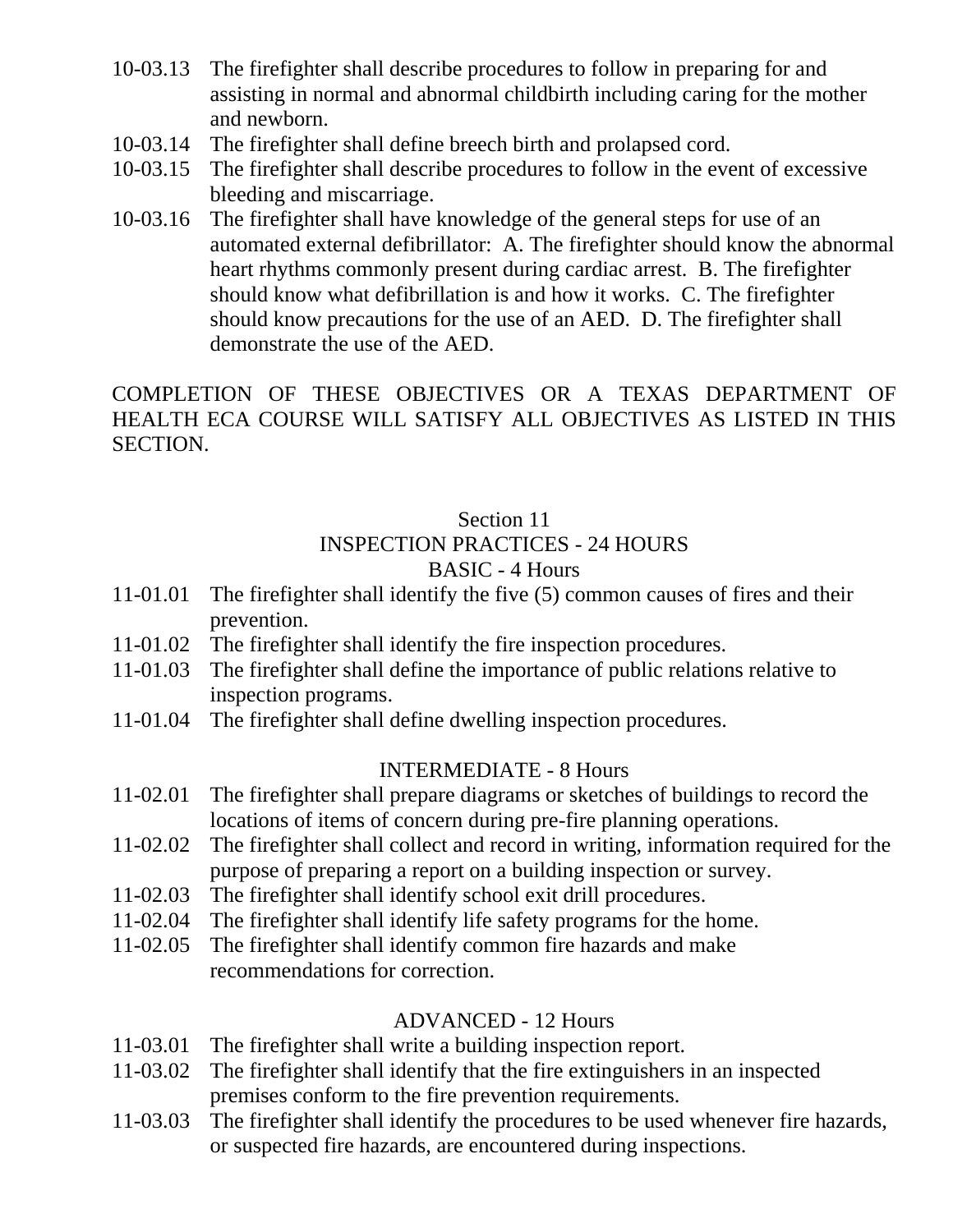- 11-03.04 The firefighter shall identify the procedure for preparing a pre-fire plan.
- 11-03.05 The firefighter shall identify the dudes and responsibilities of a firefighter assigned to a fire prevention detail in place of public assembly.
- 11-03.06 The firefighter shall identify the fire exit requirements for different types of occupancies.
- 11-03.07 The firefighter shall identify the use and operation of various roof vents, both manual and automatic.
- 11-03.08 The firefighter shall inspect standpipe systems for fire protection, including visual inspection of hose (where provided), nozzles, hose outlet threads, and fire department connections.
- 11-03.09 The firefighter shall identify a private water system for fire protection, including fire pumps, yard hydrants, hose houses, gravity and pressure types of water storage tanks, reservoirs, and draft sources.
- 11-03.10 The firefighter shall identify smoke, flame, and heat-detection alarm systems.
- 11-03.11 The firefighter shall identify local and state fire codes concerning subjects to be noted in the fire company inspection.
- 11-03.12 The firefighter shall identify the area of responsibility of other municipal and state inspection agencies.
- 11-03.13 The firefighter shall identify the fire hazards commonly found in manufacturing, commercial, residential, and public assembly occupancies.
- 11-03.14 The firefighter shall identify common deficiencies in electrical services and equipment.
- 11-03.15 The firefighter shall identify standard types of chimneys and flues, and recognize deficiencies likely to cause fires.
- 11-03.16 The firefighter shall identify and define fire spread through air conditioning and utility ducts, and the functions of automatic and manual controls of these systems.
- 11-03.17 The firefighter shall identify local code requirements covering the proper storage and use of flammable liquids and gases.
- 11-03.18 The firefighter shall identify storage codes and practices contributing to fire safety in buildings, including proper piling, aisles, clearances, access to fire equipment and exits.
- 11-03.19 The firefighter shall identify proper outside storage and how it affects fire fighting, including aisles, roadways, access to hydrants, access to buildings, and exposure hazards.
- 11-03.20 The firefighter shall identify water and smoke damage potential to goods, to office and manufacturing machinery, and other valuable objects.
- 11-03.21 The firefighter shall identify legal issues concerning fire service inspections.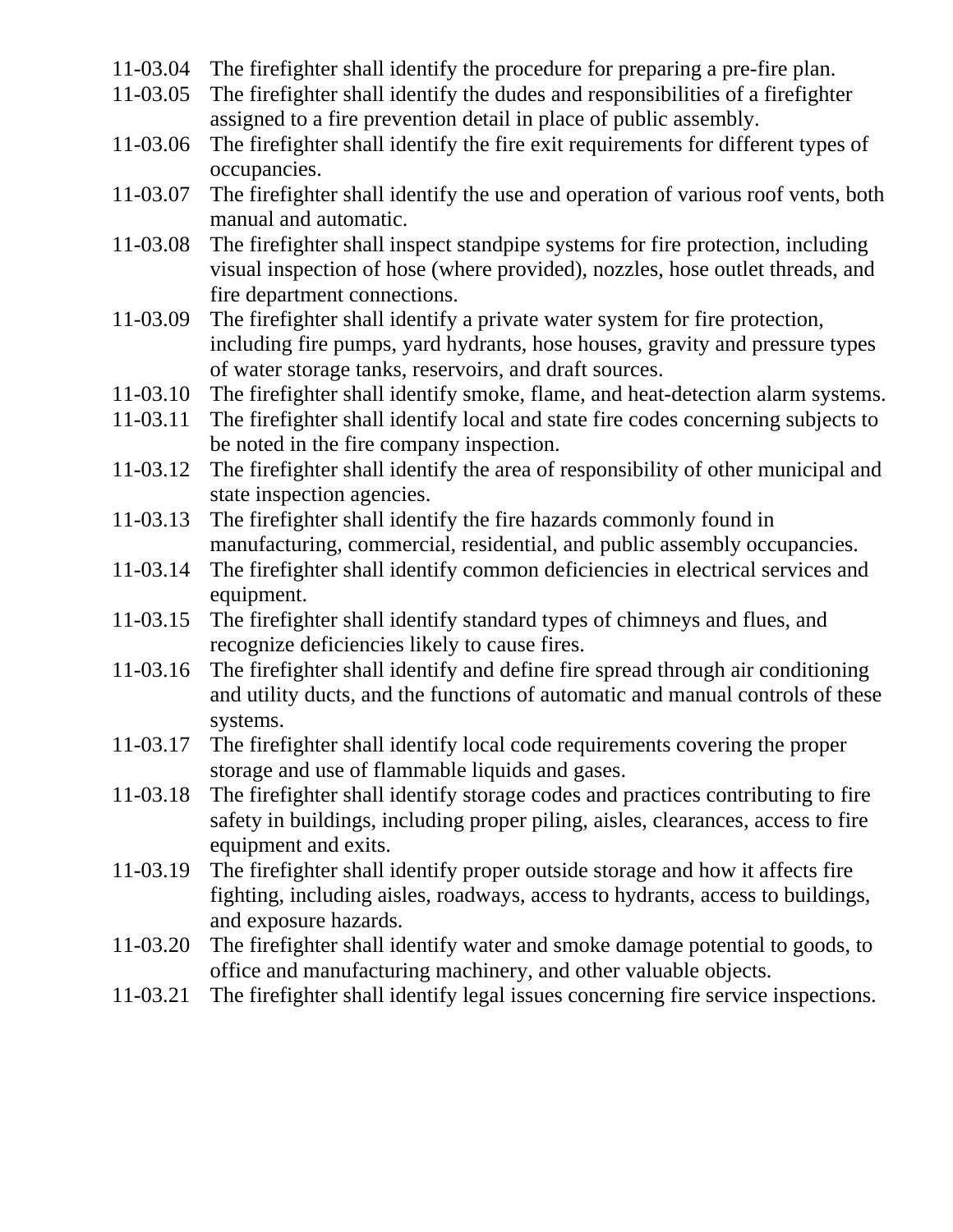# Section 12 WATER SUPPLIES - 12 HOURS BASIC - 2 Hours

- 12-01.01 The firefighter shall identify the water distribution system, and other alternate water sources in the area of responsibility.
- 12-01.02 The firefighter shall identify the following parts of a water distribution system: A. distributors B. primary feeders C. secondary feeders.
- 12-01.03 The firefighter shall identify a: A. dry-barrel hydrant B. wet-barrel hydrant.
- 12-01.04 The firefighter shall identify the following: A. normal operating pressure of a water distribution system B. residual pressure of a water distribution system C. the flow pressure from an opening that is flowing water.
- 12-01.05 The firefighter shall demonstrate hydrant to pumper hose connections for forward and reverse hose lays.

# INTERMEDIATE - 4 Hours

- 12-02.01 The firefighter shall identify the following types of water main valves: A. indicating B. non-indicating C. post indicators D. outside screw and yoke.
- 12-02.02 The firefighter shall identify hydrant usability by: A. obstruction to use of hydrant B. direction of hydrant outlets to suitability of use C. mechanical aboveground damage D. condition of paint for rust and corrosion E. the flow by fully operating the hydrant F. the ability to drain.
- 12-02.03 The firefighter shall define, explain, and demonstrate where applicable, the use of a rural dry fire hydrant system and static water supply source.
- 12-02.04 The firefighter shall define a tanker shuttle.
- 12-02.05 The firefighter shall identify the apparatus, equipment, and appliances required to provide water at rural locations by relay pumping, large diameter hose, or a tanker shuttle.
- 12-02.06 The firefighter shall demonstrate deployment of a portable water tank.

# ADVANCED - 6 Hours

- 12-03.01 The firefighter shall identify and explain the four (4) fundamental components of a modem water system.
- 12-03.02 The firefighter, given a pitot tube and gauge, shall use, read, and record several flow pressures.
- 12-03.03 The firefighter, given a chart, size of openings, and flow pressures, shall determine the quantity of water flowing from the openings.
- 12-03.04 The firefighter, given a chart, shall identify the approximate discharge capacities of various water pipe sizes.
- 12-03.05 The firefighter shall identify the pipe sizes used in water distribution systems for residential, business, and industrial districts.
- 12-03.06 The firefighter shall identify two (2) causes of increased resistance or friction loss in water mains.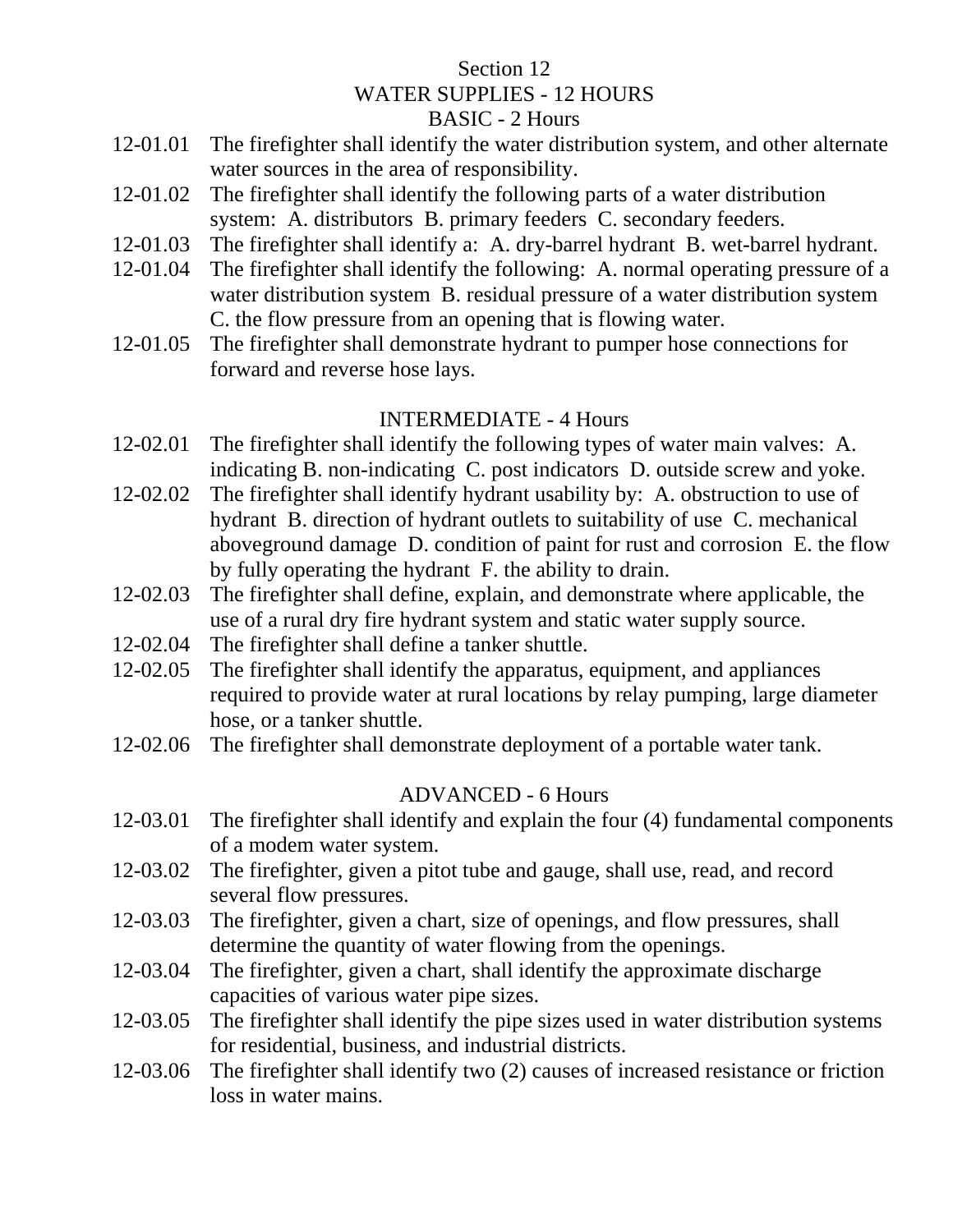### Section 13 FIRE PROTECTION SYSTEMS - 16 HOURS BASIC - 2 Hours

- 13-01.01 The firefighter shall identify a fire department sprinkler connection and water motor alarm.
- 13-01.02 The firefighter shall connect hose line(s) to a fire department connection of a sprinkler or standpipe system.
- 13-01.03 The firefighter shall define how the automatic sprinkler heads open and release water.
- 13-01.04 The firefighter shall temporarily stop the flow of water from a sprinkler head.

# INTERMEDIATE - 6 Hours

- 13-02.01 The firefighter shall identify the main drain valve on the system.
- 13-02.02 The firefighter shall open and close a main drain valve on the system.
- 13-02.03 The firefighter shall identify the main control valve on the system.
- 13-02.04 The firefighter shall operate a main control valve on the system from open to closed and back to open.
- 13-02.05 The firefighter shall define the value of automatic sprinklers in providing safety to the occupants in a structure.
- 13-02.06 The firefighter shall identify and define the dangers of premature closure of sprinkler main control valve, and of using hydrants to supply hose streams when the same water system is supplying the automatic sprinkler system.
- 13-02.07 The firefighter shall identify the difference between an automatic sprinkler system that provides complete coverage and a partial sprinkler system.
- 13-02.08 The firefighter shall identify at least three sources of water for supply to an automatic sprinkler system.
- 13-02.09 The firefighter shall identify the following: A. wet sprinkler system B. dry sprinkler system C. deluge sprinkler system D. residential sprinkler system.
- 13-02.10 The firefighter shall demonstrate removing one head from a sprinkler system and replacing it with a head of the same type.

# ADVANCED - 8 Hours

- 13-03.01 The firefighter, given an alarm valve of an automatic sprinkler system, shall identify the operation of the valve.
- 13-03.02 The firefighter, given twelve various sprinkler heads, shall identify each of them correctly as to: A. temperature rating B. pendant or upright C. special types.
- 13-03.03 The firefighter shall identify the alarm test valve on the system.
- 13-03.04 The firefighter, given an automatic sprinkler system, shall operate the alarm test valve.
- 13-03.05 The firefighter, given a velocity drain valve or ball drip valve on the fire department connection of an automatic sprinkler system, shall demonstrate that the valve is operational and the pipe is drained.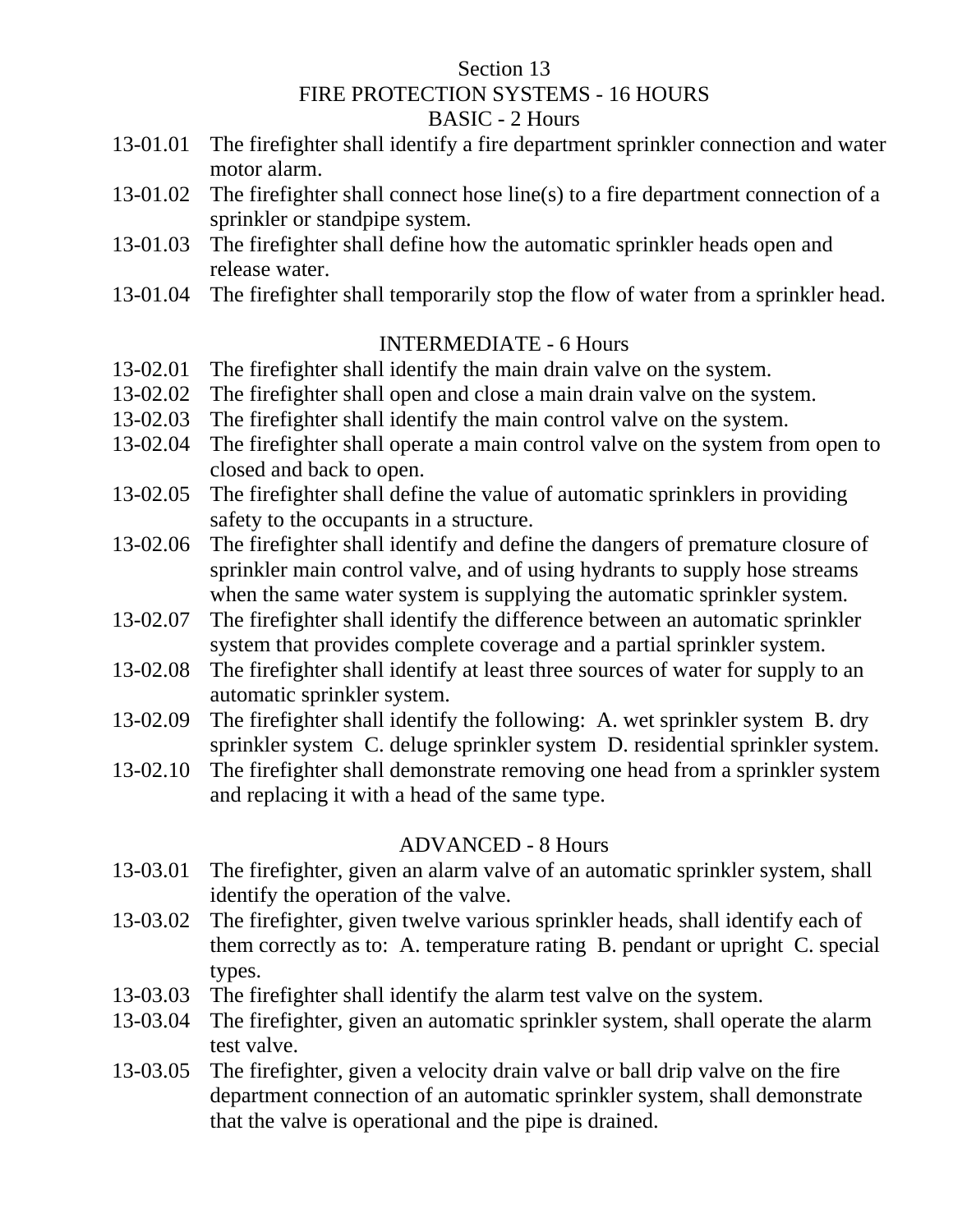- 13-03.06 The firefighter, given a check valve on the fire department connection to an automatic sprinkler system, shall identify the direction of flow of water through the valve.
- 13-03.07 The firefighter shall read and record the indicated pressures on all gauges provided on both a standard wet and standard dry system, and identify each gauge.
- 13-03.08 The firefighter shall define the reliability of automatic sprinkler systems, and give eight (8) reasons for unsatisfactory performance.
- 13-03.09 The firefighter, by inspection of an automatic sprinkler system in a building, shall identify obstructions to sprinkler heads and the required clearance.
- 13-03.10 The firefighter shall identify the types, components and operation of standpipe systems.
- 13-03.11 The firefighter shall identify various types of special extinguishing systems.
- 13-03.12 The firefighter shall identify various types of supervisory circuits.
- 13-03.13 The firefighter shall identify the function of a fire annunciator panel.
- 13-03.14 The firefighter shall identify various alarm initiating devices.

# Section 14

#### TRANSPORTATION EMERGENCIES - 16 HOURS BASIC - 2 Hours

- 14-01.01 The firefighter shall identify the modes of public transportation which operate within the jurisdiction having authority: A. aircraft B. trains C. over road buses and school buses D. trams E. monorails F. high speed rail system.
- 14-01.02 The firefighter shall identify the established procedures for control of movement for each of the identified transportation modes used within the local authority having jurisdiction: A. color code system for airport airfield lighting B. established procedures and verbal communication as used by Air Traffic Control, to control vehicle movements on taxiways and runways C. color code light system used for control and speed of trains D. verbal communications for movement of trains.
- 14-01.03 The firefighter, given a map of the municipality or airport, shall identify the traffic routes and traffic flow patterns including the parking and storage areas for the vehicles.
- 14-01.04 The firefighter, given a specific location in a municipality, shall identify the shortest route to a transportation incident.

# INTERMEDIATE - 6 Hours

14-02.01 The firefighter shall identify the locations of the specialized fuel storage facilities and distribution systems for the transportation vehicles: A. distribution pipelines supplying the storage facilities and emergency shut-off valves or pumping stations B. supplier of the fuel and contact methods to supplier for emergency shut down C. construction and design of the storage tanks and built-in protection which may apply.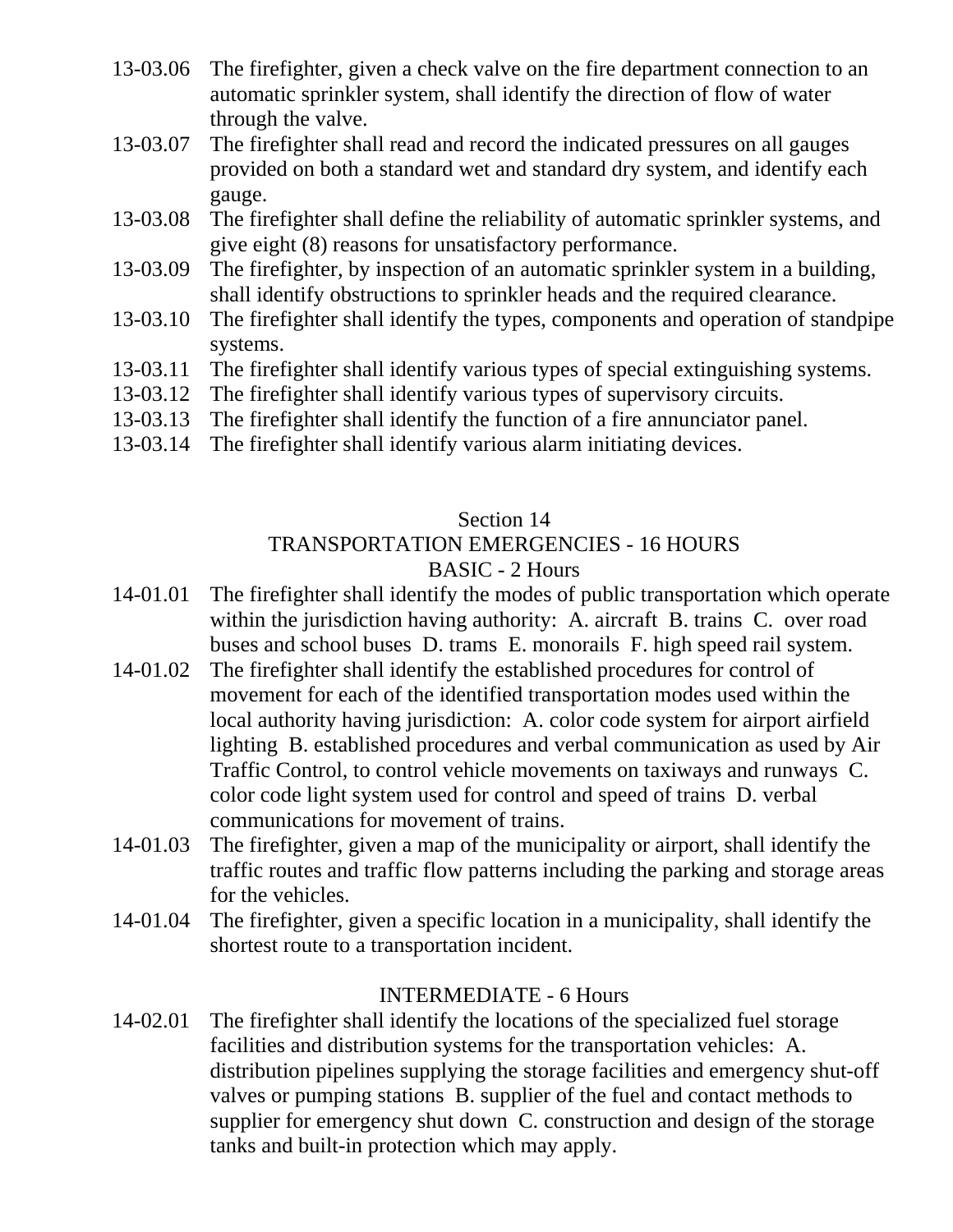- 14-02.02 The firefighter shall identify and locate hazardous materials which may be carried by the various types of transportation vehicles: A. the hazards associated with fuels and chemicals used aboard the transportation vehicles B. using a diagram of appropriate vehicle, location where fuels and chemicals are located on the vehicles.
- 14-02.03 The firefighter shall identify the various openings available to emergency personnel for evacuating passengers and operators of the vehicles: A. identify on a diagram, the appropriate openings for egress and ingress. B. identify on a diagram, the location of area(s) where emergency cuts are to be made to effect rescue of personnel.
- 14-02.04 The firefighter shall identify the procedures, appropriate equipment and supplies for evacuation, removal and care of person(s) from the hazard area(s) of the vehicles.

# ADVANCED - 8 Hours

- 14-03.01 The firefighter, as an individual, shall demonstrate the operation of all normal exits, and emergency exits and escape devices on each mode of transportation available in the local authority having jurisdiction, accomplishing all critical factors within the time frame required by the department.
- 14-03.02 The firefighter, as an individual, shall demonstrate the shutdown of the following systems on transportation vehicles: A. power plant B. electrical system C. hydraulic system, accomplishing all critical factors within the time frame required by the department.
- 14-03.03 The firefighter, as an individual or member of a team, shall demonstrate the procedures of evacuation, removal and care of person(s) from each type of vehicle within the local authority having jurisdiction.

# Section 15

# FIRE BEHAVIOR (FIRE SCIENCE) - 16 HOURS

### BASIC – 8 Hours

- 15-01.01 The firefighter shall define heat and fire.
- 15-01.02 The firefighter shall define the fire triangle and tetrahedron.
- 15-01.03 The firefighter shall identify two (2) chemical, mechanical, and electrical energy heat sources.
- 15-01.04 The firefighter shall define the following stages of fire: A. incipient B. flame spread C. hot smoldering D. flashover E. steady state F. clear or free burning G. back draft explosion.
- 15-01.05 The firefighter shall define the three (3) methods of heat transfer.
- 15-01.06 The firefighter shall define the three (3) physical states of matter in which fuels are commonly found.
- 15-01.07 The firefighter shall define the hazard of finely divided fuels as they relate to the combustion process.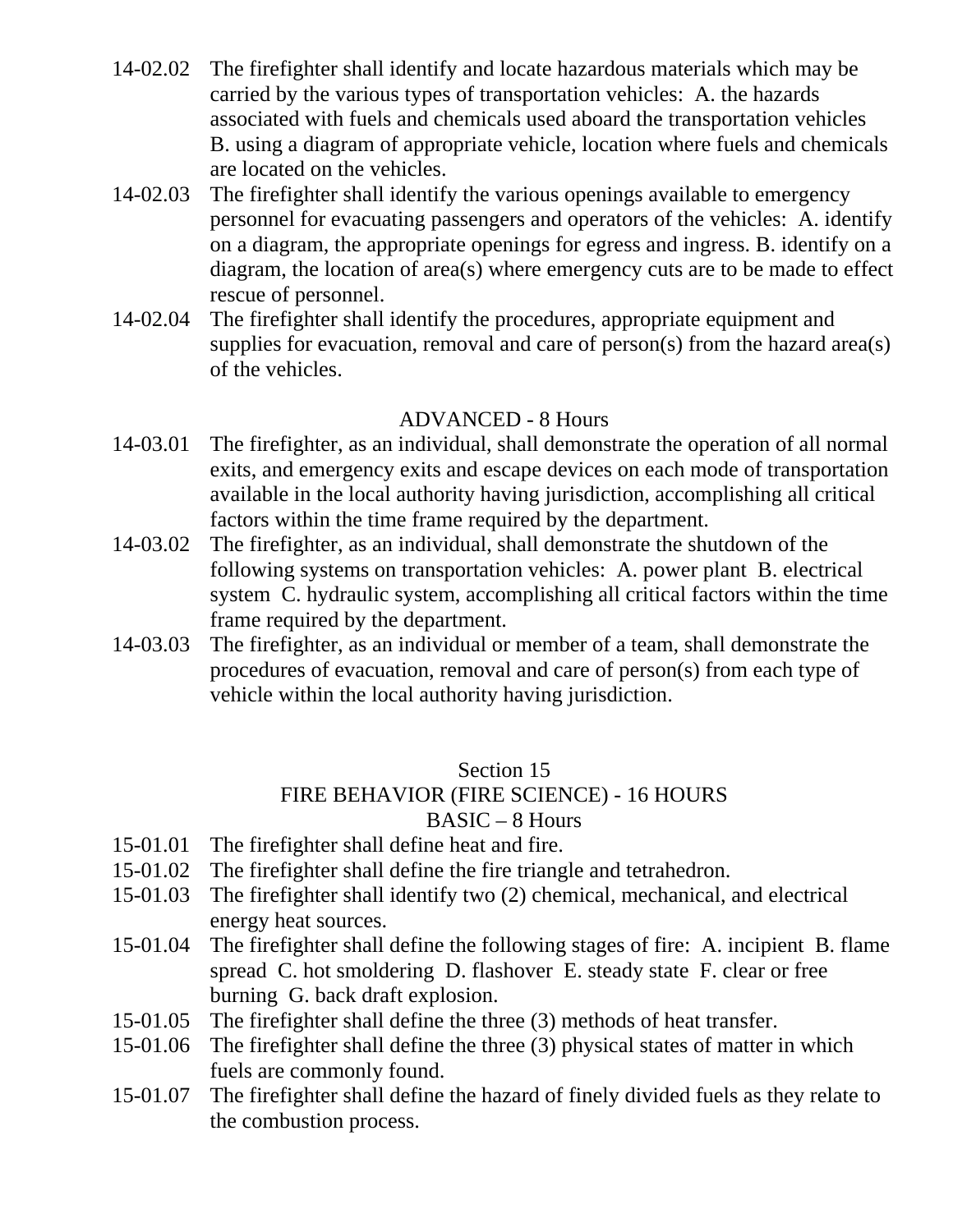- 15-01.08 The firefighter shall define: A. flash point B. fire point C. ignition temperature D. upper and lower explosive limits.
- 15-01.09 The firefighter shall define concentrations of oxygen in air as it affects combustion.
- 15-01.10 The firefighter shall identify three products of combustion commonly found in structural fires which create a life hazard.
- 15-01.11 The firefighter shall identify characteristics of water as it relates to its fire extinguishing potential.

#### INTERMEDIATE - 2 Hours

- 15-02.01 The firefighter shall define the following units of measurements: A. British Thermal Unit (BTU) B. Fahrenheit (F°) C. Celsius (C°) D. Calorie (C) E. Joule, the SI unit for energy.
- 15-02.02 The firefighter shall define thermal balance and imbalance.

# ADVANCED - 6 Hours

- 15-03.01 The firefighter shall identify chemical by-products of combustion.
- 15-03.02 The firefighter shall define the diffusion flame process.
- 15-03.03 The firefighter shall define the fire extinguishment theory.
- 15-03.04 The firefighter shall identify pressure and velocity.

#### Section 16

#### FIRE ALARMS AND COMMUNICATION – 8 HOURS  $BASIC - 4$  Hours

- 16-01.01 The firefighter shall define the procedure for a citizen to report a fire or other emergency.
- 16-01.02 The firefighter shall demonstrate receiving an alarm or a report of an emergency, and initiate action.
- 16-01.03 The firefighter shall define the purpose and function of all alarm-receiving instruments and personnel-alerting equipment provided in the fire station.
- 16-01.04 The firefighter shall identify traffic control devices installed in the fire station to facilitate the response of apparatus.
- 16-01.05 The firefighter shall identify procedures required for receipt and processing of business and personal calls.
- 16-01.06 The firefighter shall define and demonstrate prescribed fire department radio procedures including: A. routine traffic B. emergency traffic C. emergency evacuation signals.
- 16-01.07 The firefighter shall define policy and procedures concerning the ordering and transmitting of multiple alarms of fire and calls for special assistance from the emergency scene.
- 16-01.08 The firefighter shall define all fire alarm signals, including multiple alarms and special signals, governing the movements of fire apparatus, and the action to be taken upon the receipt of each signal.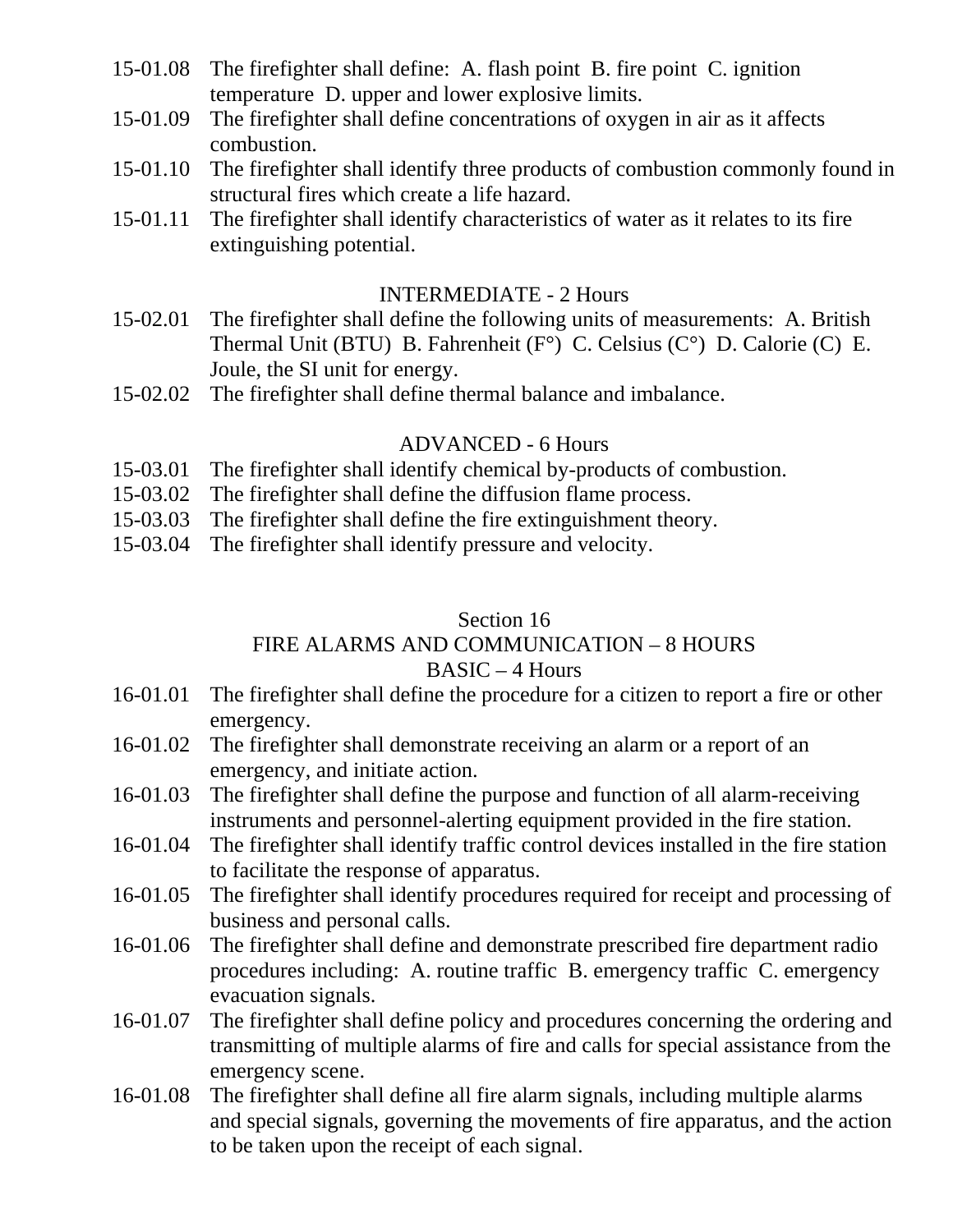# INTERMEDIATE - 2 Hours

- 16-02.01 The firefighter shall identify areas assigned for first-alarm response.
- 16-02.02 The firefighter shall demonstrate both mobile and portable radio equipment.
- 16-02.03 The firefighter shall identify supervisory alarm equipment provided in the fire station and the prescribed action to be taken upon receipt of designated signals.
- 16-02.04 The firefighter shall identify fire location indicators provided to direct firefighters to specific locations in protected public or private properties.

# ADVANCED - 2 Hours

- 16-03.01 The firefighter shall demonstrate the rewinding, resetting, or both, of any fire alarm boxes or devices on the public fire alarm system.
- 16-03.02 The firefighter shall demonstrate the ordering of multiple alarms and other calls for assistance from the fireground, (i.e. mutual aid).
- 16-03.03 The firefighter shall identify the types of supervisory alarm systems.

# Section 17

# PUBLIC RELATIONS - 4 HOURS

# BASIC - 2 Hours

- 17-01.1 The firefighter shall identify the individual(s) responsible for public relations within the fire department or local authority having jurisdiction.
- 17-01.2 The firefighter shall identify rules and regulations regarding public relations and statements to the news media.

# $INTERMEDIATE - 0$

# ADVANCED - 2 Hours

- 17-03.01 The firefighter shall describe proper relations with the news media.
- 17-03.02 The firefighter shall describe various public views of firefighters by adults and by children.
- 17-03.03 The firefighter shall identify activities that may not reflect a positive image of the fire service or fire service professional.

# Section 18

# RECORDS AND REPORTS - 2 HOURS

# BASIC - 2 Hours

- 18-01.01 The firefighter shall identify the fire incident reporting systems: NFIRS and TEXFIRS.
- 18-01.02 The firefighter shall identify the scope, purpose and benefits of the Texas and National Fire Incident Reporting Systems.
- 18-01.03 The firefighter shall identify the three (3) elements of a fire reporting system.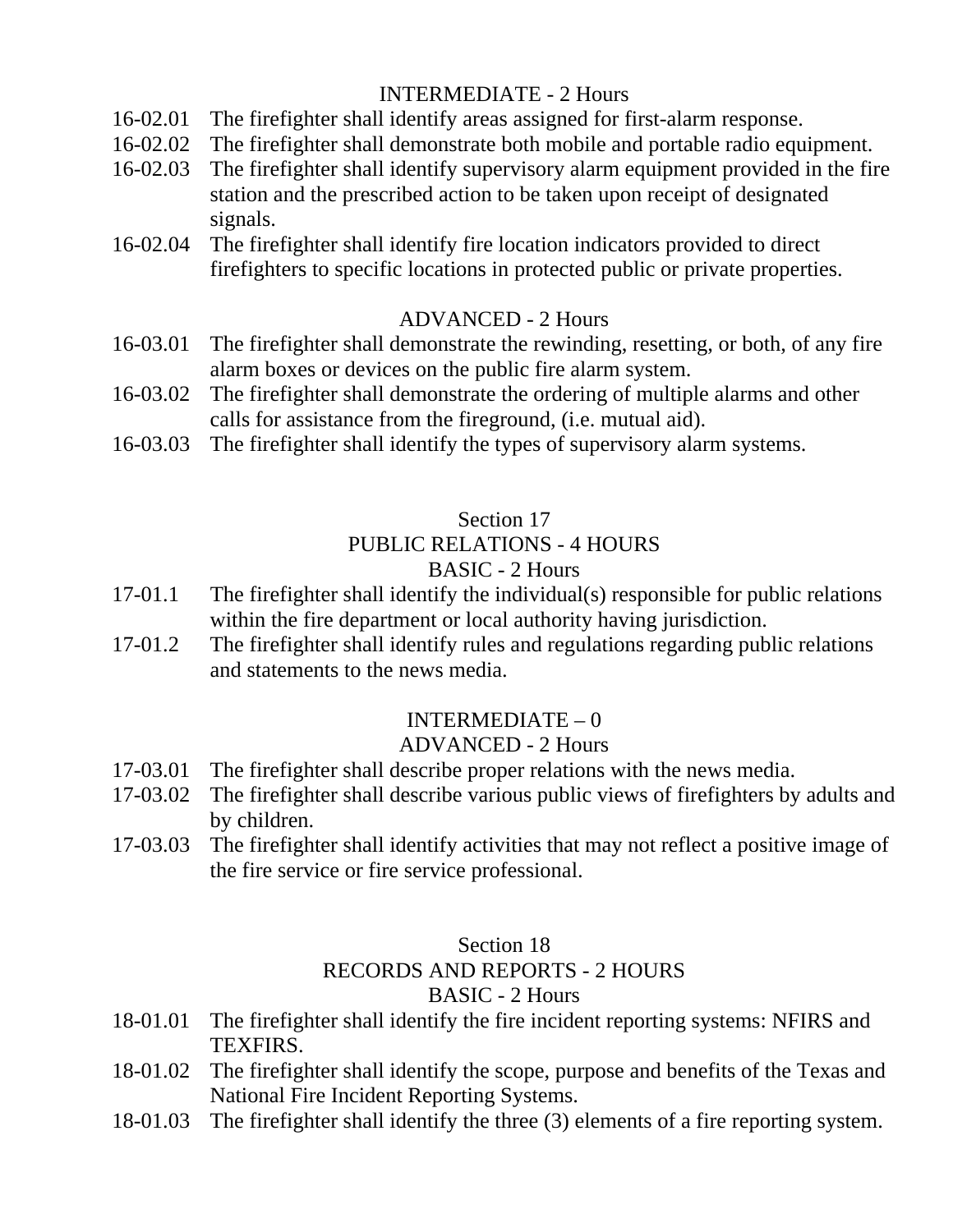18-01.04 The firefighter shall identify report forms used by the local authority having jurisdiction: incident report form and casualty report form.

# INTERMEDIATE - 0  $ADVANCED - 0$

### Section 19

# EMERGENCY VEHICLE OPERATIONS - 6 HOURS

#### BASIC - 6 Hours

- 19-01.01 The firefighter shall define and demonstrate the departmental policy and prescribed procedures for emergency vehicle response.
- 19-01.02 The firefighter shall define and explain the authority and responsibility of the emergency vehicle operator.
- 19-01.03 The firefighter shall identify and explain state and local laws governing emergency vehicle response.
- 19-01.04 The firefighter shall identify the prescribed methods used in driver selection, training, testing and licensing of emergency vehicle operators.

# INTERMEDIATE - 0  $ADVANCED - 0$

# Section 20 EMERGENCY MANAGEMENT - 2 HOURS  $BASIC - 0$ INTERMEDIATE - 0 ADVANCED - 2 Hours

- 20-03.01 The firefighter shall identify activities on a national level required by the Federal Emergency Management Agency (FEMA) to meet its responsibilities to establish and maintain comprehensive and coordinated emergency management in the United States.
- 20-03.02 The firefighter shall identify, by title, the official responsible for emergency management in the State of Texas.
- 20-03.03 The firefighter shall identify, by title, the official responsible for emergency management in a Texas county and designated by the Texas Disaster Act as Emergency Management Director for the county.
- 20-03.04 The firefighter shall identify, by title, the city official who is responsible for emergency management in a city in Texas and is designated by the Texas Disaster Act as Emergency Director for the city.
- 20-03.05 The firefighter shall identify department procedures for potential disasters in the area of their response.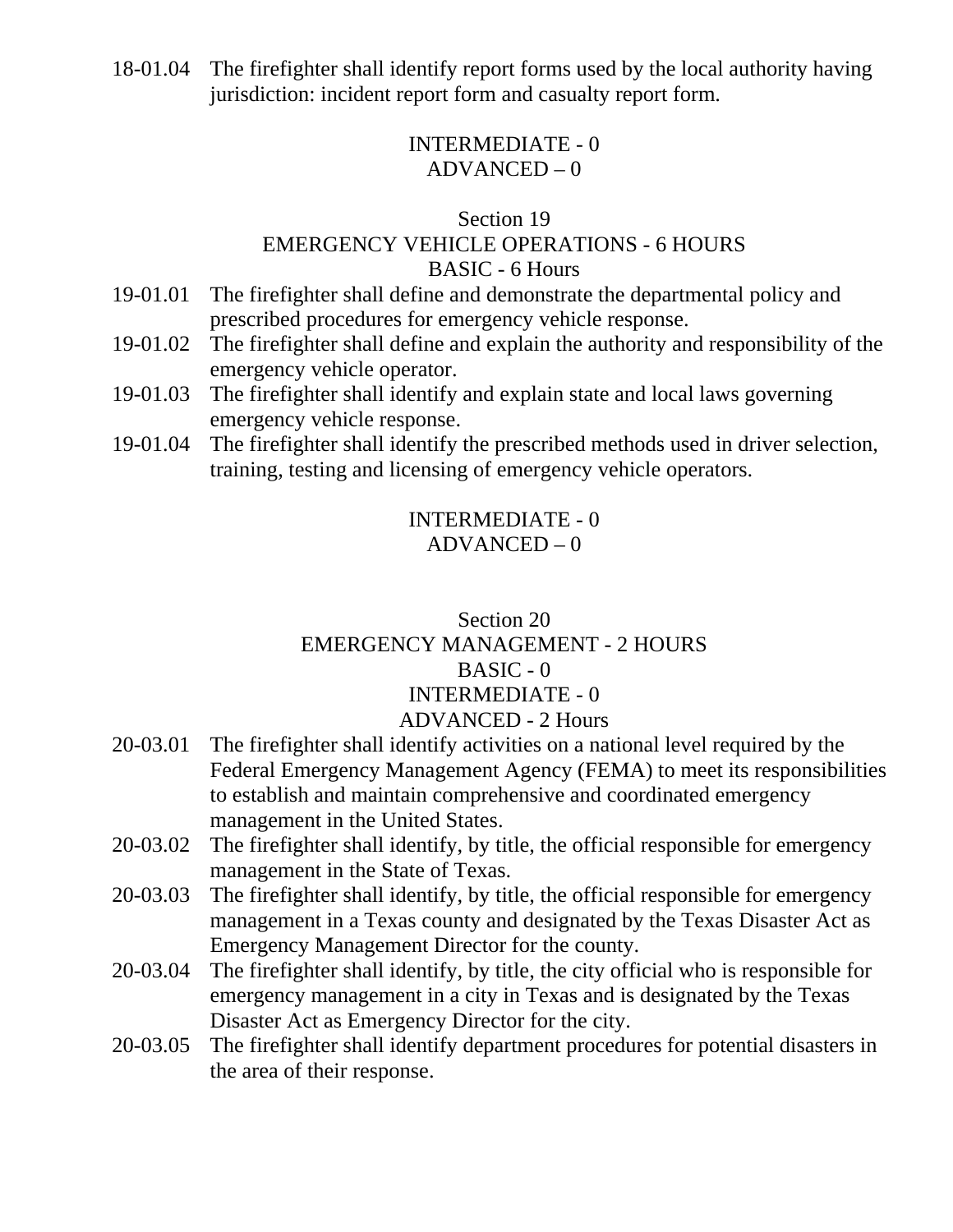# Section 21 FIRE CAUSE AND ORIGIN - 8 HOURS BASIC - 4 Hours

- 21-01.01 The firefighter shall identify the roles and responsibilities of a firefighter in determining point of origin.
- 21-01.02 The firefighter shall identify factors indicating fire cause.
- 21-01.03 The firefighter shall identify observations important to determining events of a fire.

# INTERMEDIATE - 0

# ADVANCED - 4 Hours

- 21-03.01 The firefighter shall define the importance of securing a fire scene to prevent unwarranted access.
- 21-03.02 The firefighter shall identify factors indicating arson.
- 21-03.03 The firefighter shall identify the importance of protecting evidence at a fire scene.

# Section 22 LIVE FIRE TRAINING - 24 HOURS BASIC - 4 Hours

22-01.01 The firefighter shall identify the current edition of NFPA 1403, Standard on Live Fire Training Evolutions and shall: A. identify the purpose of NFPA 1403 B. define evolution C. define student D. define instructor E. define training center burn building F. identify subjects required prior to participating in live fire training G. identify the minimum flow, in gallons per minute, required by each hose line used in live fire training H. identify the protective equipment required during live fire training.

# INTERMEDIATE - 20 Hours

- 22-02.01 The firefighter, operating as the nozzle person and as a member of a team, shall control and/or extinguish the following live fires using appropriate protective equipment, fire fighting tools, and extinguishing agents: A. a one (1) room fire B. a two (2) room fire C. piles/stacks of class A combustible materials (exterior) D. open pans of combustible materials (exterior) E. vehicle fires F. storage containers and G. flammable gas cylinders (exterior).
- 22-02.02 The firefighter, operating as a member of a team, shall perform vertical ventilation during live fire training.
- 22-02.03 The firefighter, operating as a member of a team, shall perform horizontal ventilation during live fire training.
- 22-02.04 The firefighter, operating as an individual or a member of a team, shall carry and raise ladders during live fire training.
- 22-02.05 The firefighter shall extinguish a Class B fire with a portable fire extinguisher.

# $ADVANCED - 0$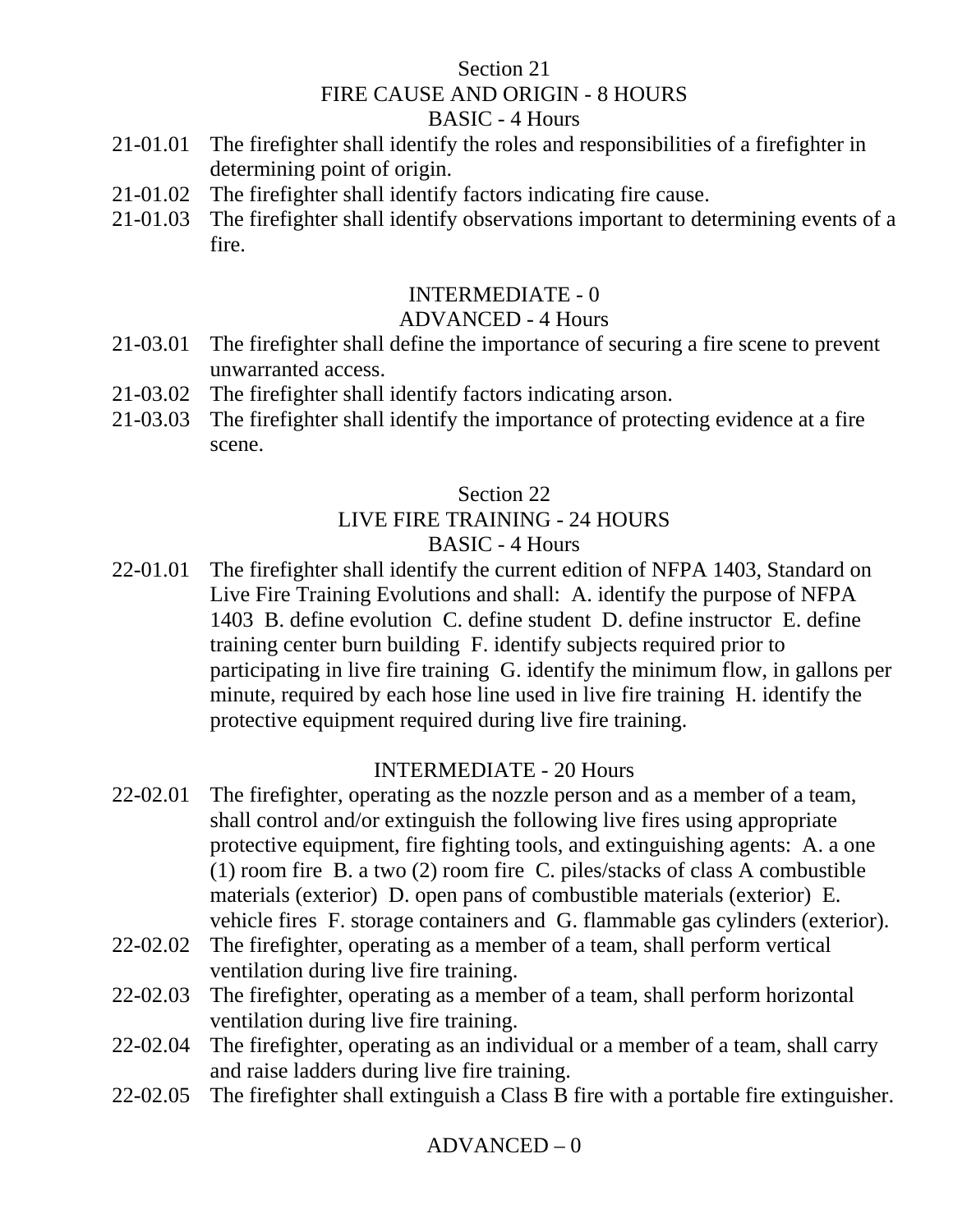Section 23

# FIREFIGHTER SAFETY/PERSONAL PROTECTIVE CLOTHING - 28 HOURS BASIC - 8 Hours

- 23-01.01 The firefighter shall identify various types of fire service protective clothing such as structural, wildland, and ARFF. The firefighter shall also identify their components: A. turnouts B. helmets C. gloves D. boots E. SCBA.
- 23-01.02 The firefighter shall identify procedures for inspecting, cleaning, and maintaining the components of a personal protective ensemble after each use.
- 23-01.03 The firefighter shall describe the limitations of personnel working in a personal protective ensemble.
- 23-01.04 The firefighter shall demonstrate the operation of a Personal Alert Safety System (PASS) device.
- 23-01.05 The firefighter shall identify the safety procedures and precautions during fire apparatus operations: A. attire to be worn while riding on apparatus responding to an alarm and, B. describe/list safety precautions required while riding fire apparatus
- 23-01.06 The firefighter shall identify dangerous building conditions created by fire.
- 23-01.07 The firefighter shall define techniques for action when trapped or disoriented in a fire situation or in a hostile environment.
- 23-01.08 The firefighter shall define procedures to be used in electrical emergencies.
- 23-01.09 The firefighter shall define fire service lighting equipment.
- 23-01.10 The firefighter shall define safety procedures when using fire service lighting equipment.
- 23-01.11 The firefighter shall demonstrate the use of portable power plants, lights, cords, and connectors.
- 23-01.12 The firefighter shall define safety procedures as they apply to emergency operations, specifically: A. protective equipment B. team concept C. portable tools and equipment D. riding on apparatus, E. hazardous materials incidents.
- 23-01.13 The Firefighter shall identify the safety purpose of the 2 in 2 out rule per NFPA 1403.

# INTERMEDIATE - 8 Hours

23-02.01 The firefighter shall demonstrate techniques for action when trapped or disoriented in a fire situation or hostile environment by: A. ability to read a preplan of a structure and diagram all possible escape routes prior to entry. B. exiting a smoke filled area by reversing the entry path while keeping in contact with a wall at all times, making all turns in the same direction (i.e. left or right) until out of the area. C. working with a charged line, protecting himself during flashover or falling burning ceilings, by immediately setting stream patterns to full fog, dropping to the floor, rolling onto back and using protective fog pattern to cool area directly overhead and, D. demonstrating by feel, knowledge of which direction of a coupled hose line leads to the nozzle end and which leads to the water supply.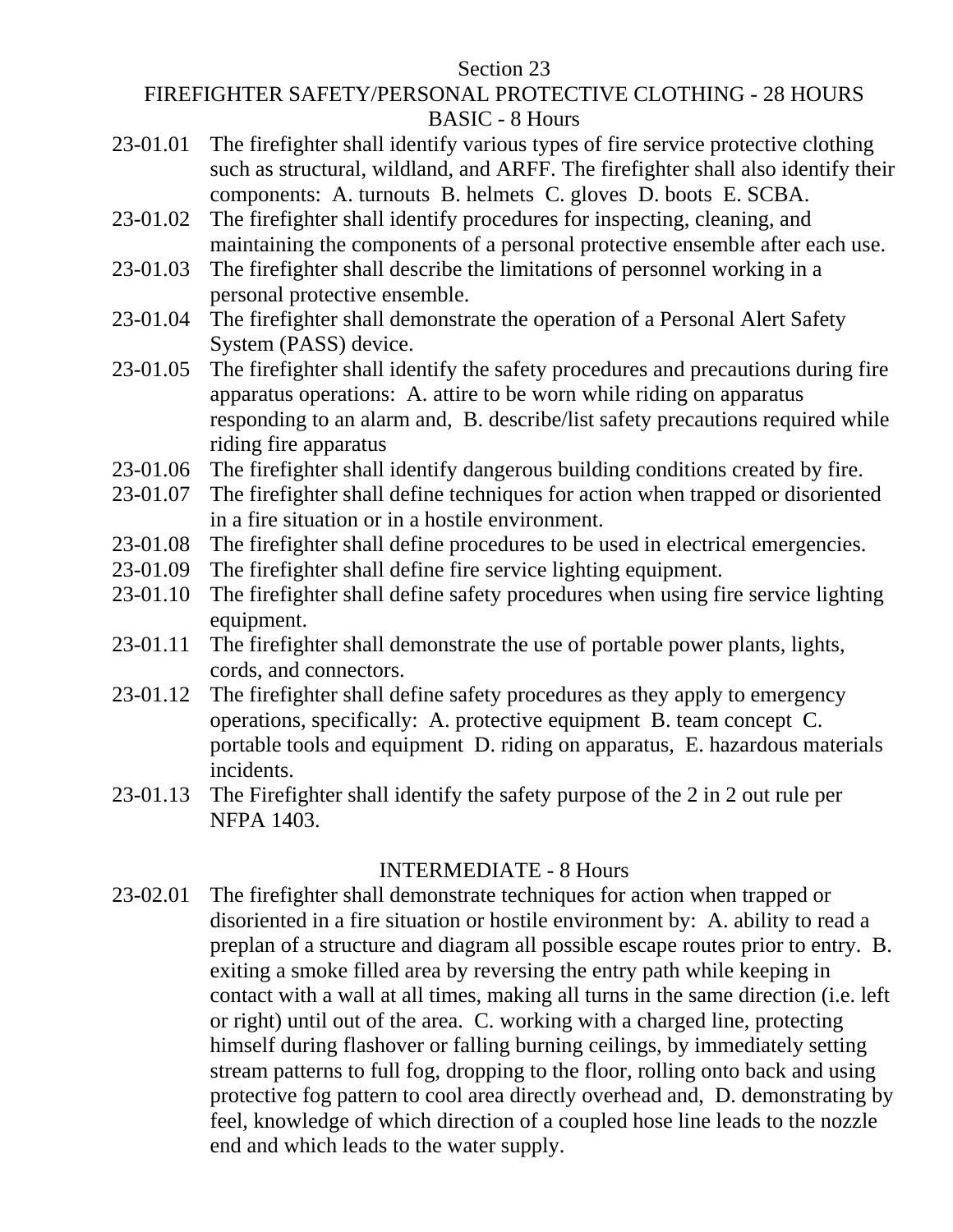### ADVANCED -12 Hours

- 23-03.01 The firefighter shall define procedures to be used in electrical emergencies by: A. identifying four (4) agents for extinguishing fires in electrically energized equipment, B. identifying minimum safe distances from which he can apply water fog pattern to electrically energized equipment as determined by the voltage, C. identifying safe and unsafe areas for the placement of ground ladders near electrically energized wires, D. identifying types of conductive vs. non-conductive ladder construction materials, E. explaining the safest action to be taken when aerial apparatus may come in contact with electrically energized overhead wires, F. defining procedures for extinguishing transformer fires on utility poles. G. identifying precautions to be taken with downed electrical wires and explain methods of removing a victim who has come in contact with live wires. H. explaining the safe procedure when interrupting residential electrical service by cutting drip loops at weather head.
- 23-03.02 The firefighter shall review all Basic and Intermediate objectives and shall demonstrate proficiency in Basic and Intermediate skills.

### Section 24 PUMP OPERATIONS/HYDRAULICS - 24 HOURS BASIC - 8 Hours

- 24-01.01 The firefighter shall identify the operating principles of single stage and multistage centrifugal fire pumps as follows: A. The firefighter shall list the percentages of rated capacity rated pressures and capacity in gallons per minute at the rated pressures of a fire department pump. B. The firefighter, given a pump model/diagram, shall identify the main components indicating pump capacity, number of discharges and number of suction inlets. C. The firefighter shall "explain the difference between series/parallel operations of centrifugal fire pumps. D. The firefighter, given the proper information, shall list three (3) advantages of a centrifugal fire pump as compared to other types of fire pumps (i.e. positive displacement, rotary vane).
- 24-01.02 The firefighter shall demonstrate the use of mathematical calculations as required to solve fire department pumper hydraulic problems as follows: A. The firefighter shall list the mathematical orders of operation concerning addition, subtraction, multiplication, and division. B. The firefighter shall solve mathematical problems finding the square root, and decimal/fraction conversions. C. The firefighter shall list formulas used in finding GPM rates, friction loss of fire hose, engine pressure for hose layouts of nozzles, standpipe/sprinkler, master streams, and elevation operations. D. The firefighter, given the proper information, shall list conversion factors of fire hose that are smaller/larger than 2½ inches. E. The firefighter shall calculate the correct engine pressures for a specific situation.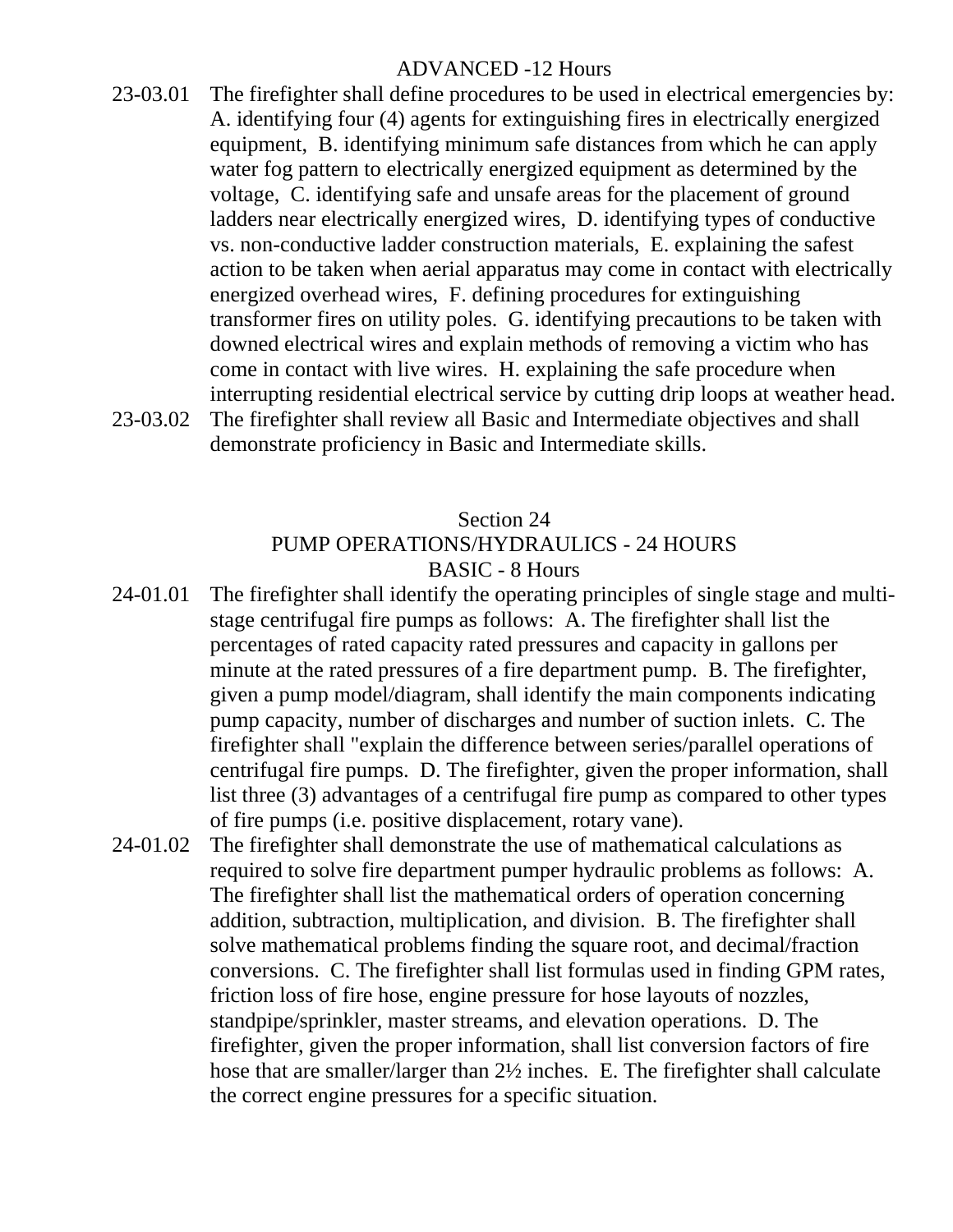24-01.03 The firefighter shall set up and perform pumping operations as follows: A. The firefighter shall list conditions that may result in pump damage. B. The firefighter, given a pump model or diagram, shall demonstrate the proper test/check inspection routines required to assure operational readiness. C. The firefighter, given a pump panel or diagram, shall identify all gauges and valves, and demonstrate their usage. D. The firefighter, given a pump panel or diagram, shall identify the proper usage of valves and gauges to obtain a flow of water from the following: 1. a 1 inch (booster line) discharge outlet 2. a 1½ or 1¾ inch discharge outlet 3. a 2½ inch discharge outlet 4. master stream discharge outlet (if applicable). E. The firefighter, given a pump panel or diagram, shall demonstrate the proper technique of hooking up or connecting intake hoses to the pumps. F. The firefighter, given an engine apparatus or diagram, shall demonstrate/list the engagement procedure of the PTO (power take-off) systems for the pumping apparatus. G. The firefighter, given a pump panel or diagram, shall demonstrate the proper procedure of valve manipulation to produce water from: 1. a positive water source 2. a static water source by drafting 3. booster tank.

# INTERMEDIATE - 8 Hours

- 24-02.01 The firefighter shall identify the type, design, operation, nozzle pressure and flow in GPM of various types of nozzles.
- 24-02.02 The firefighter shall list the different types of fire streams.
- 24-02.03 The firefighter, given a 2½ inch straight stream nozzle, shall demonstrate the proper opening and closing techniques and line movement procedures.
- 24-02.04 The firefighter shall calculate nozzle reaction for various nozzle pressures.
- 24-02.05 The firefighter, given the proper information, shall list advantages and disadvantages of various nozzles: A. straight stream B. fog C. master stream.
- 24-02.06 The firefighter shall define water hammer and list ways of preventing water hammer.
- 24-02.07 The firefighter shall calculate the water flow rate needed to control fire in a room that is  $20' \times 20' \times 8'$ .
- 24-02.08 The firefighter, given a diagram of various nozzles, shall list major parts and trace flow routes through each.
- 24-02.09 The firefighter shall list factors that influence fire steams.
- 24-02.10 The firefighter shall list the proper procedures for inspection and maintenance of fire fighting nozzles.
- 24-02.11 The firefighter shall demonstrate the operations of the pumper pressure relief system and/or pressure control valve as follows: A. The firefighter, given a pump panel, shall identify a pressure relief system. B. The firefighter shall list the reasons a pressure relief system is used. C. The firefighter shall list the different types of pressure relief systems used in the fire service. D. The firefighter shall list three (3) reasons of how excessive pressure develops in fire hose.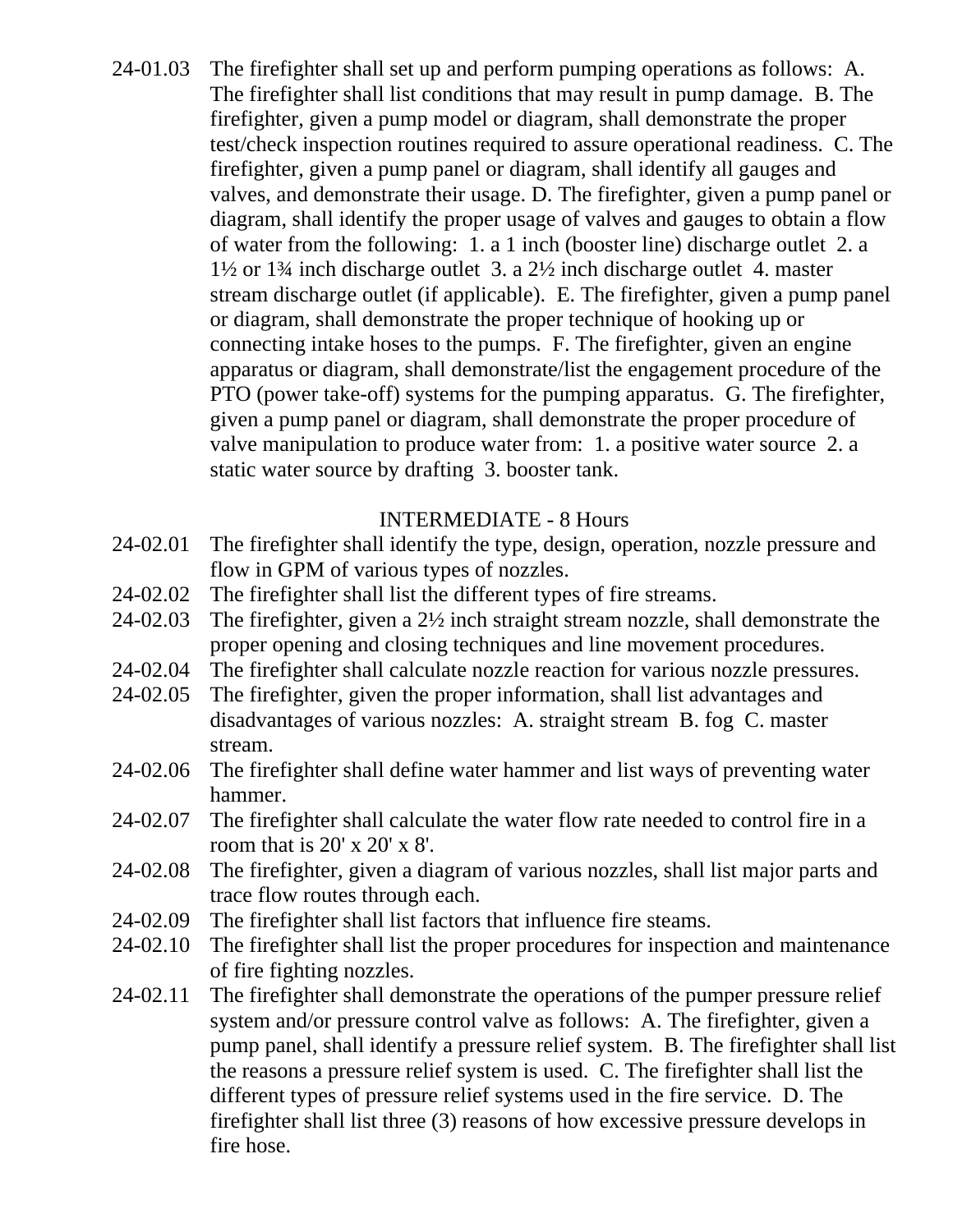# ADVANCED - 8 Hours

24-03.01 The firefighter shall identify terms relating to the principles of fire service hydraulics as follows: A. The firefighter shall list the forms water takes and advantages water exhibits as an extinguishing agent. B. The firefighter shall list six (6) types of pressure, which affect the properties of water in fire service hydraulics. C. The firefighter, given a pump diagram and flow chart, shall explain the theory of drafting and principle component uses in a drafting operation. D. The firefighter shall calculate the available water supply from a fire hydrant. E. The firefighter shall demonstrate assembly and connection of the equipment necessary for drafting from a static water supply source and demonstrate drafting operations.

#### Section 25

### GROUND COVER FIREFIGHTING - 9 HOURS BASIC - 3 Hours

- 25-01.01 The firefighter shall correctly define wildfire terms as used in the fire service: A. mop-up B. direct attack C. indirect attack D. fuel E. backfire/burnout F. barrier G. topography H. suppression I. fire behavor J. incident commander K. incendiary fire L. mutual aid M. fire season N. convection column O. tools used in ground cover fires.
- 25-01.02 The firefighter shall, given a specific wildland fire situation, describe the effect of fuel, weather and topography on wildland fire, and predict the direction and speed of the fire spread.

# INTERMEDIATE - 6 Hours

- 25-02.01 The firefighter shall, given a specific wildland fire situation, construct hand and wet fire lines using safe and effective direct and indirect line construction techniques to control the fire within less than 10% increase in the perimeter.
- 25-02.02 The firefighter shall, given a specific wildland fire situation as reported, locate the fire relative to his present location and describe the factors involved to respond safely to that location within the response time standards of the department.
- 25-02.03 The firefighter shall, given a specific wildland fire situation, analyze (size up) the situation and using proper procedures, shall organize this information into a clear, concise report of conditions necessary to develop an initial plan of action to control the fire within 2 hours.
- 25-02.04 The firefighter shall, given a specific wildland fire situation with control lines established, insure complete extinguishment of the fire by employing recognized mop-up techniques.
- 25-02.05 The firefighter shall, given a residence within a wildland area, identify typical fire hazards and recommend corrective actions which are within his authority and ability to do.
- 25-02.06 The firefighter shall, given a specific wildland fire situation, list and describe recognized safety practices and corrective actions to be taken to ensure that the department does not have any injuries due to wildfire suppression effort.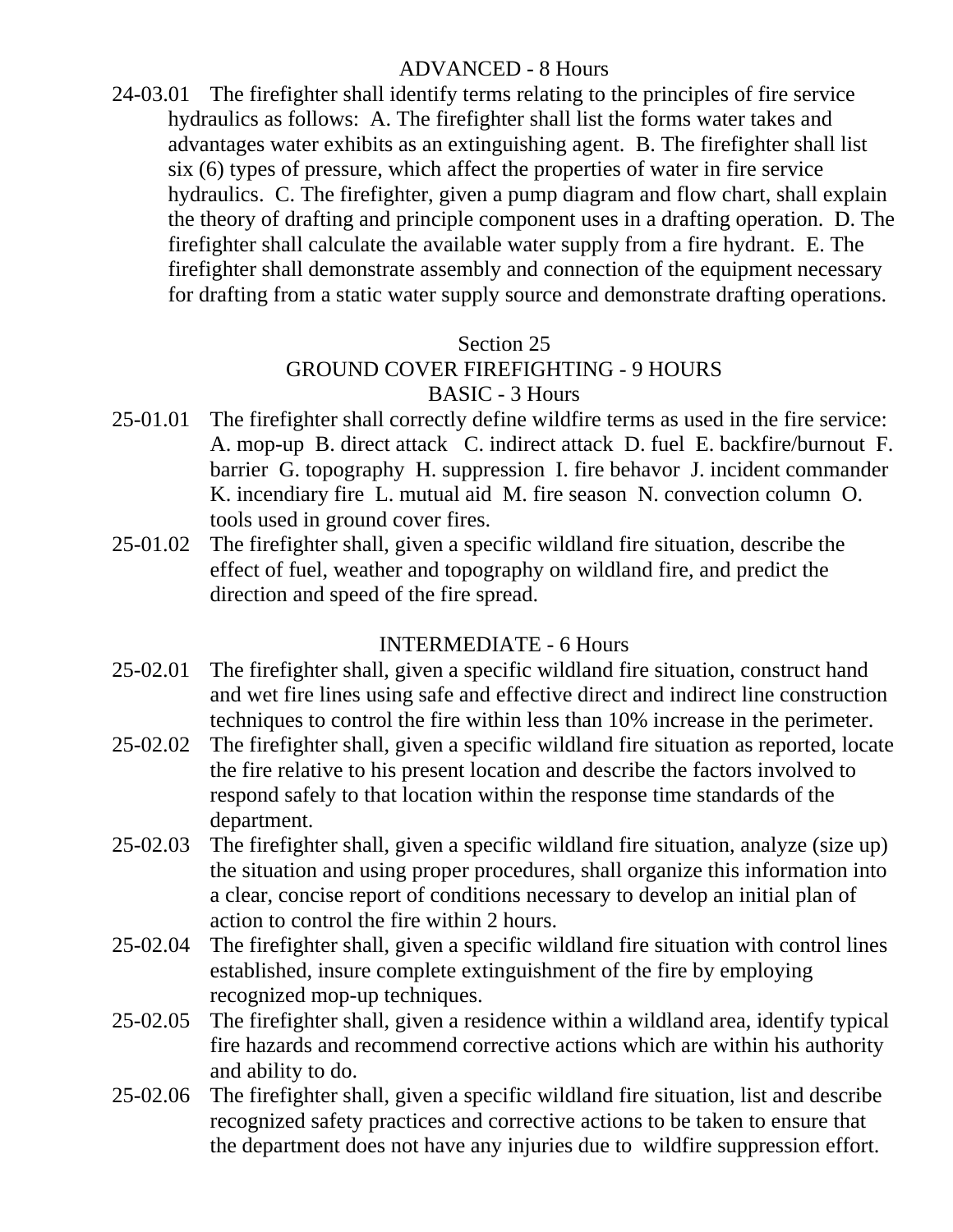# Section 26 HAZARDOUS MATERIALS - 24 HOURS BASIC - 8 Hours

- 26-01.01 The firefighter shall identify the purpose and content of the most current edition of NFPA 472, Standards for Professional Competence of First Responders to Hazardous Materials Incidents.
- 26-01.02 The firefighter shall demonstrate knowledge of what hazardous materials are, and the risks associated with them in an incident.
- 26-01.03 The firefighter shall demonstrate knowledge of the potential outcomes associated with an emergency created when hazardous materials are present.
- 26-01.04 The firefighter shall be able to recognize the presence of hazardous materials in an emergency.
- 26-01.05 The firefighter shall demonstrate knowledge of the role of the first responder awareness individual in the role of the department's emergency response plan including site and security control and the U.S. Department of Transportation (DOT) Emergency Response Guidebook.
- 26-01.06 The firefighter shall be able to recognize the need for additional resources, and have the ability to make appropriate notification to the communications center.

# INTERMEDIATE - 8 Hours

- 26-02.01 The firefighter shall demonstrate knowledge of basic hazard and risk assessment techniques.
- 26-02.02 The firefighter shall know how to select and use proper personal protective equipment provided to the first responder operational level.
- 26-02.03 The firefighter shall demonstrate the knowledge of basic hazardous materials terms.
- 26-02.04 The firefighter shall demonstrate basic control, containment and/or confinement operations within the capabilities of the resources and personal protective equipment available to the local authority having jurisdiction.

# ADVANCED - 8 Hours

- 26-03.01 The firefighter shall demonstrate knowledge of resource requirements and planning principles as related to hazardous materials response at the awareness level and operations level.
- 26-03.02 The firefighter shall demonstrate knowledge of the principles of classification, identification, and verification of hazardous materials at the awareness level and operations level.
- 26-03.03 The firefighter shall demonstrate how to implement basic decontamination procedures.
- 26-03.04 The firefighter shall demonstrate knowledge of standard operating procedures and termination procedures applicable to hazardous materials incident response.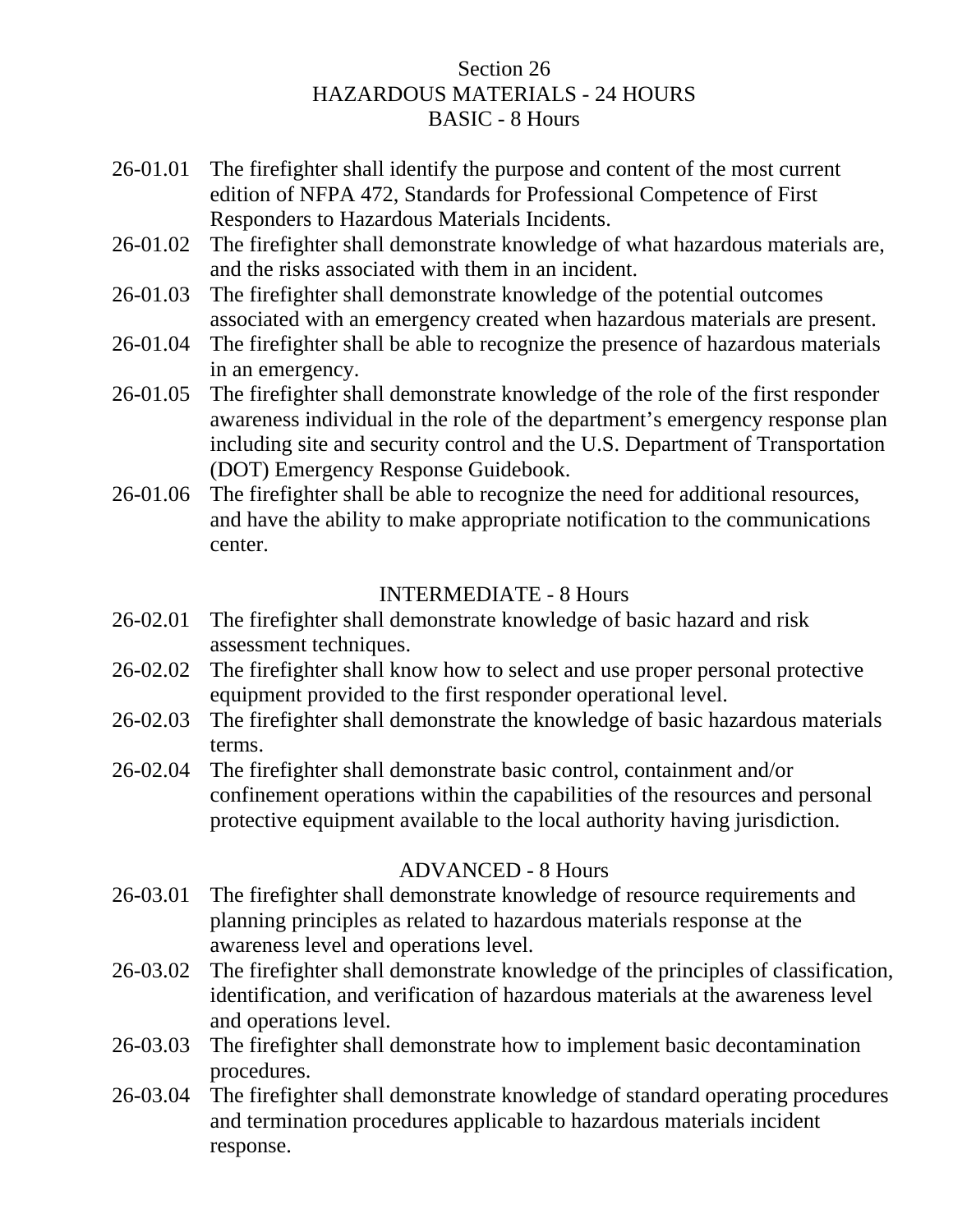#### SECTION 27

# SELF-CONTAINED BREATHING APPARATUS - 32 HOURS BASIC - 12 Hours

- 27-01.01 The firefighter shall identify at least four (4) hazardous respiratory environments encountered in fire fighting.
- 27-01.02 The firefighter shall demonstrate the use of self-contained breathing apparatus in conditions of obscured visibility.
- 27-01.03 The firefighter shall identify the physical requirements of the wearer, the limitations of the self-contained breathing apparatus, and the safety features of types of self-contained breathing apparatus available to local authority having jurisdiction.
- 27-01.04 The firefighter shall demonstrate donning self-contained breathing apparatus while wearing protective clothing.
- 27-01.05 The firefighter shall demonstrate that the self-contained breathing apparatus is in a safe condition for immediate use.
- 27-01.06 The firefighter shall identify the procedure for cleaning and sanitizing selfcontained breathing apparatus for future use.
- 27-01.07 The firefighter shall demonstrate the use of SCBA in conditions of restricted passage.
- 27-01.08 The firefighter shall demonstrate replacement of an expended cylinder on an SCBA assembly with a full cylinder.

# INTERMEDIATE - 12 Hours

- 27-02.01 The firefighter shall identify the procedure for daily inspections and maintenance of self-contained breathing apparatus.
- 27-02.02 The firefighter, given each type of self-contained breathing apparatus, shall demonstrate the correct procedure for recharging.
- 27-02.03 The firefighter shall demonstrate the following emergency techniques using self-contained breathing apparatus to: A. assist other firefighters B. conserve air C. show restrictions in use of by-pass valves D. breathing from the breathing tube or regulator in the event of a face piece failure.
- 27-02.04 The firefighter shall demonstrate the procedure for cleaning and sanitizing self-contained breathing apparatus for future use.

# ADVANCED - 8 Hours

- 27-03.01 The firefighter shall identify and define the operational components of all types of protective breathing apparatus.
- 27-03.02 The firefighter, without compromising the rescuers respiratory protection, shall demonstrate rescue procedures for the following: A. a firefighter with functioning respiratory protection B. a firefighter without functioning respiratory protection C. a civilian without respiratory protection.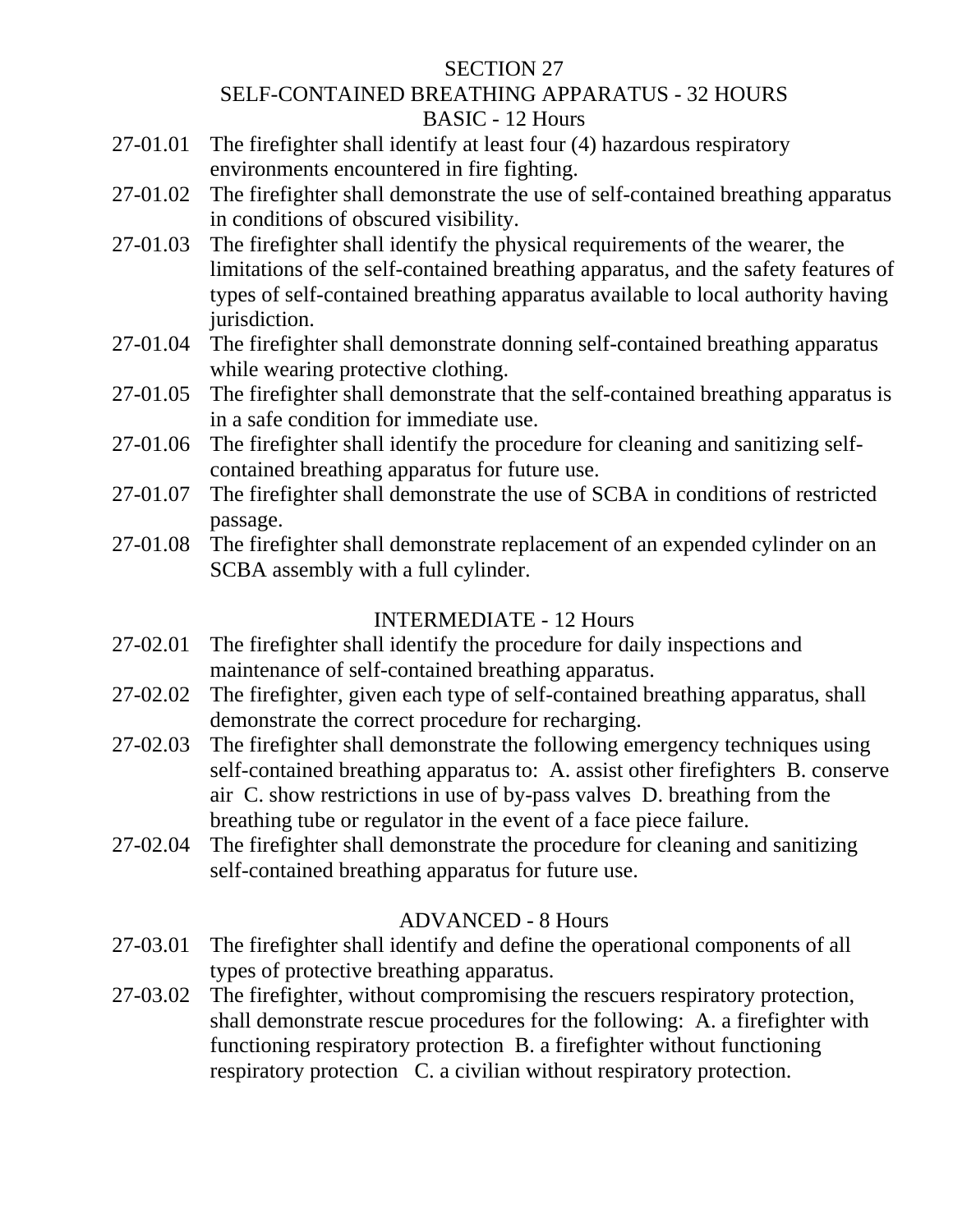# Section 28 ROPES - 16 HOURS BASIC - 4 Hours

- 28-01.01 The firefighter, when given name, picture, or actual knot, shall identify it and describe the purpose for which it would be used: A. Becket (sheet) bend B. bowline C. clove hitch D. half sheep shank with a safety E. chimney hitch F. bowline on a bight G. half hitch H. figure-eight I. figure-eight on a bight J. figure-eight follow through.
- 28-01.02 The firefighter shall identify rope safety procedures. 28-01.03 The firefighter shall identify and/or demonstrate the terms used when tying a knot or hitch: A. standing part when tying a knot or hitch B. running part when tying a knot or hitch C. a bight when tying a knot or hitch D. a loop when tying a knot or hitch E. a round turn when tying a knot or hitch F. half hitch when tying a knot or hitch.
- 28-01.04 The firefighter shall identify the construction characteristics and appropriate uses of both natural and synthetic fiber ropes: A. Characteristics of natural fiber (manila) ropes for utility use only: 1. moisture retention 2. floatability 3. resistance to rot, mildew and attack by marine organisms 4. resistance to surface abrasion 5. resistance to acids, alkalis and solvents 6. safe working strength of new rope: a.  $3/8$  inch manila, b.  $\frac{1}{2}$  inch manila, c.  $5/8$  inch manila, d. ¾ inch manila B. Characteristics of synthetic ropes: 1. moisture retention 2. floatability 3. resistance to rot, mildew and attack by marine organisms 4. resistance to surface abrasion 4. resistance to acids, alkalis and solvents 5. safe working strength of new rope of: a. ½ inch nylon, dacron, polypropylene, braided nylon cover with nylon core; b. 5/8 inch nylon, dacron, polypropylene, braided nylon cover with nylon core; c.  $\frac{3}{4}$  inch nylon, dacron, polypropylene, braided nylon cover with nylon core C. Uses of ropes: 1. hoisting tools and equipment 2. securing tools and equipment to immovable objects 3. rescue.
- 28-01.05 Define a life safety rope and one and two person life safety rope including: A. maximum working load B. safety factor C. minimum breaking strength.
- 28-01.06 The firefighter, when given the proper size and amount of rope, shall demonstrate tying the following knots: A. Becket (sheet) bend B. bowline C. clove hitch D. half sheep shank with a safety E. chimney hitch F. bowline on a bight G. half hitch H. figure-eight I. figure-eight on a bight J. figure-eight follow through.

# INTERMEDIATE - 6 Hours

- 28-02.01 The firefighter, given the proper rope, shall demonstrate the bight, loop, round turn, and half hitch as used in tying knots and hitches.
- 28-02.02 The firefighter, using an approved knot, shall hoist any selected forcible entry tool, ground ladder, or appliance to a height of at least 20 ft: A. a 1½ inch or 1¾ inch dry hose with nozzle attached B. a 2½ inch or 3 inch dry hose with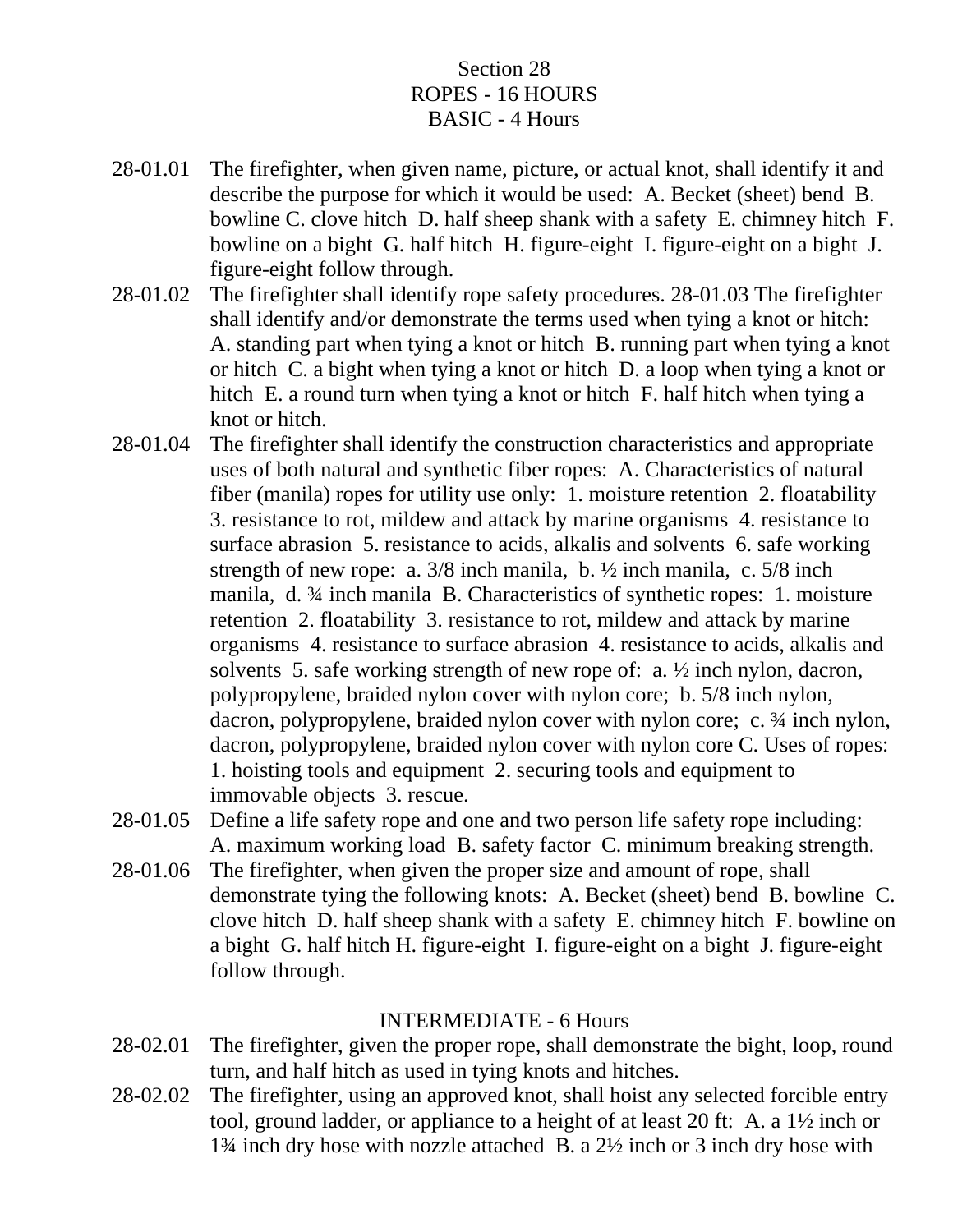nozzle attached C. a 1½ inch or 1¾ inch charged hose D. an axe E. a 6' or 8' pike pole F. a single 14' or 16' (wall) ladder G. a 10' collapsible ladder H. a 14' combination ladder I. working as a member of a team, a 24' extension ladder J. a 15 lb. CO2 fire extinguisher K. a 20 lb. dry chemical fire extinguisher L. an electric smoke ejector M. a pair of bolt cutters.

28-02.03 The firefighter shall demonstrate the technique of inspection, cleaning, maintaining, storage, safety procedures, and reasons for placing a rope out of service.

#### ADVANCED - 6 Hours

- 28-03.01 The firefighter, when given a simulated fire fighting or rescue task, shall select the appropriate size, strength and length of rope as follows: A. The firefighter shall tie a double loop figure eight on a bight and place it on a victim (the life basket).
- 28-03.02 The firefighter shall use a rope to tie ladders, hose, and other equipment so as to secure them to immovable objects as follows: A. secure a ladder tip to a building, B. secure a 1 1/2 inch or larger charged line to a ladder C. secure a hose roller.
- 28-03.03 The firefighter shall select and tie a rope between two objects at least 15 ft. (4.6m) apart, which will support the weight of a firefighter on the rope.

# Section 29 PORTABLE EXTINGUISHERS - 8 HOURS BASIC - 2 Hours

- 29-01.01 The firefighter shall identify the classification of types of fires as they relate to the use of portable extinguishers as follows: A. Identify the four (4) classes of fire: 1. Class "A" 2. Class "B" 3. Class "C" 4. Class "D" B. Identify examples of fuels for each class of fire: 1. Class "A" 2. Class "B" 3. Class "C" 4. Class "D".
- 29-01.02 The firefighter, given a group of differing extinguishers, shall identify the appropriate extinguishers for each class of fire as follows: A. Class A fire: 1. pump tank water extinguisher 2. stored-pressure water 3. foam 4. dry chemical (multi-purpose agent) B. Class B fire: 1. dry chemical (ordinary base) 2. dry chemical (multi-

purpose) 3. CO2 (carbon dioxide) 4. foam 5. Halon 1211 C. Class C fire: 1. dry chemical (ordinary base) 2. dry chemical (multi-purpose) 3. CO2 (carbon dioxide) 4. Halon 1211 D. Class D fire: 1. powder extinguishing agents for metal fires.

29-01.03 The firefighter shall identify the portable fire extinguisher rating system (Underwriters Laboratories, Inc.): A. the basic symbols for the classes of fires,B. the picture-symbol labeling system for the selection of fire extinguishers, C. the numerical rating system for Class A  $\&$  B fire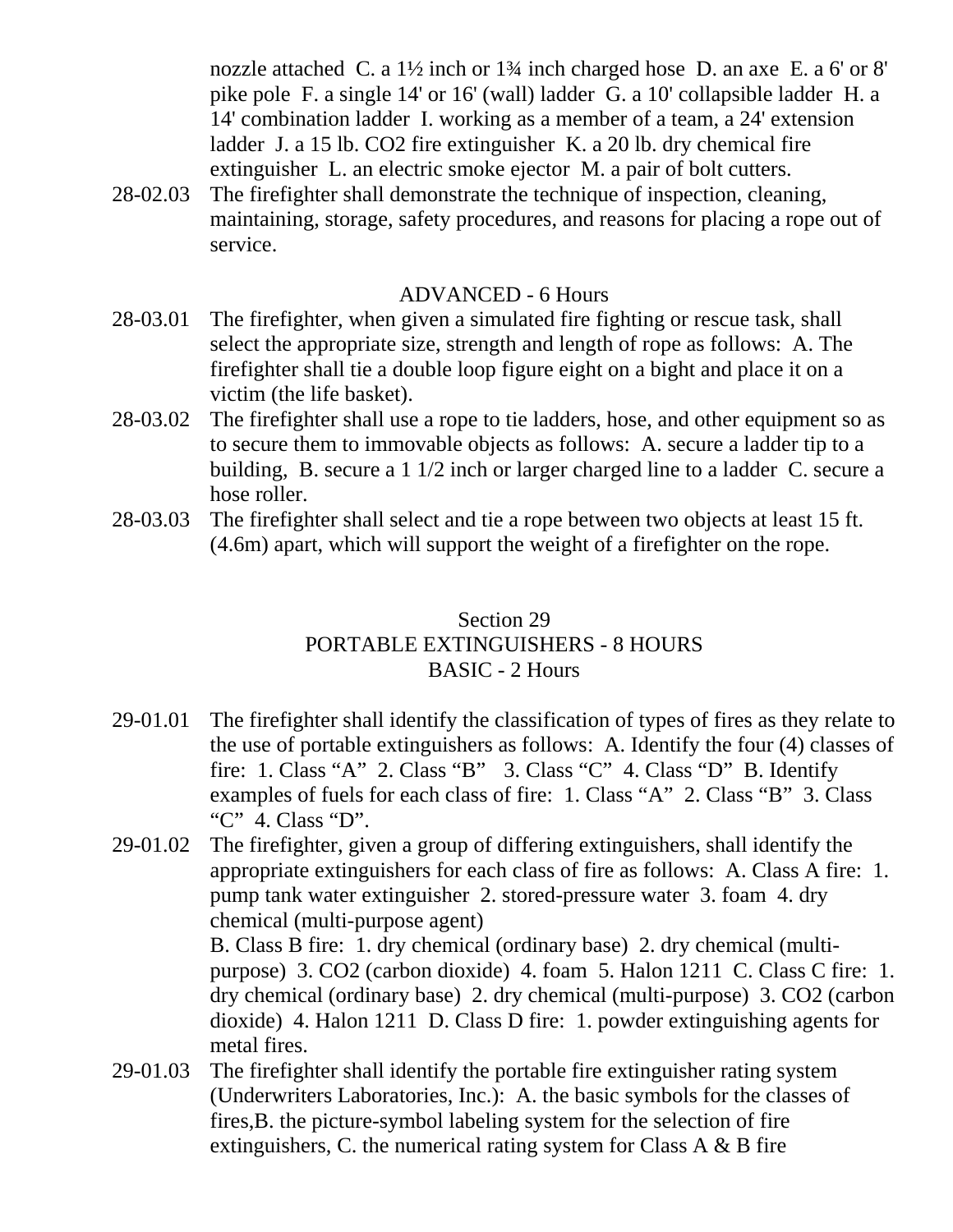extinguishers, D. the test procedure for rating Class C portable extinguishers, E. the test procedure for rating Class D portable extinguishers, F. portable extinguishers suitable for more than one class of fire.

# INTERMEDIATE - 2 Hours

29-02.01 The firefighter shall demonstrate the use of portable extinguishers for each class of fire as follows: A. extinguish a class A fire using a pump tank water extinguisher B. extinguish a class B fire using a dry chemical extinguisher C. extinguish a class B fire using a CO2 extinguisher.

#### ADVANCED - 4 Hours

- 29-03.01 The firefighter shall identify and explain the extinguishing effect needed for each class of fire as follows: A. Class A fire: 1. cooling 2. smothering B. Class B fire: 1. smothering 2. blanketing C. Class C fire: 1. smothering & non-conductive D. Class D fire: 1. must be non-reactive with burning material.
- 29-03.02 The firefighter shall identify and explain fire extinguisher characteristics and operations of: A. Pump tank water extinguishers, stored-pressure water extinguishers, aqueous film forming foam extinguishers, Halon 1211 extinguishers, carbon dioxide extinguishers, dry chemical extinguishers (ordinary base agent), and dry chemical extinguishers (multi-purpose base) as to their: 1. size 2. applicable to what class of fires 3. stream reach under normal conditions 4. discharge time under normal conditions 5. protection from freezing 6. methods of operation.

# Section 30 BUILDING CONSTRUCTION – 12 HOURS  $BASIC - 0$ INTERMEDIATE – 0 ADVANCED – 12 Hours

- 30-03.01 The firefighter shall describe the relationship of building construction to fire behavior by: A. identifying the types of loads placed on a structure B. identifying loads as to the direction in which they are placed on structural members C. describing the effect of loads on various materials D. identifying terms associated with building construction.
- 30-03.02 The firefighter shall identify the various types of building construction characteristics: A. wood B. ordinary C. steel D. fire resistive E. heavy timber F. non-combustible.
- 30-03.03 The firefighter shall describe the various structural elements in building construction by: A. defining fire resistance, B. identifying foundation assemblies, foundation walls, floor assemblies, ceilings and ceiling assemblies, various types of wall construction, roof types, roof coverings, roof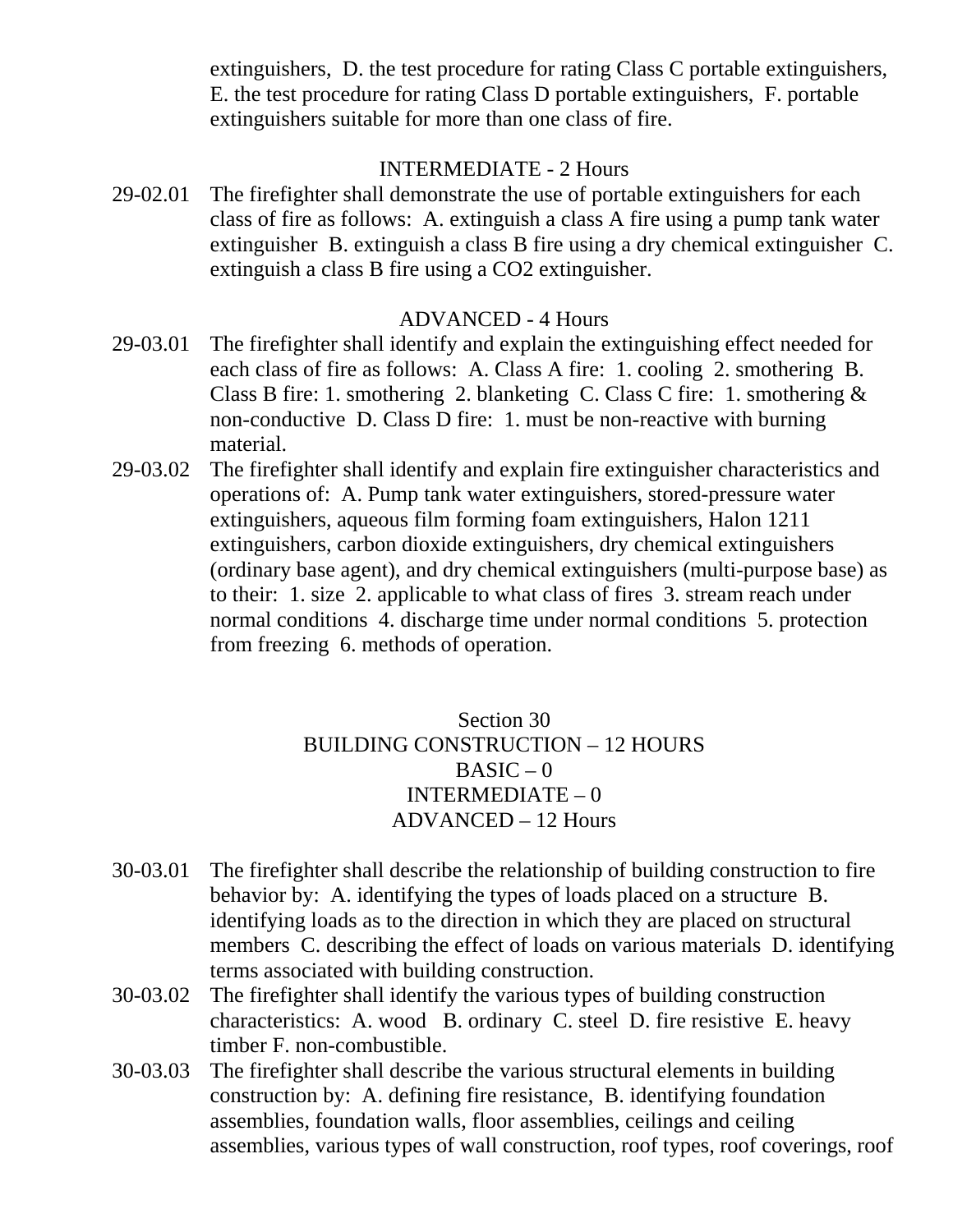supports, and C. identifying potential hidden spaces in structural elements that would allow for communication of fire and smoke.

- 30-03.04 The firefighter shall identify the various building services for: A. movement of people throughout a structure; elevators and stairways, B. mechanical operations of a building; heating, ventilating and air conditioning systems, utility chases and vertical shafts, and C. emergency accessibility in buildings; windowless walls, access panels, roof hatches, smoke and heat vents, and skylights.
- 30-03.05 The firefighter shall identify door and window assemblies by: A. various typesB. describing fire doors and their method of operation C. identifying typical types of door construction D. identifying various window assemblies E. identifying types of windows.
- 30-03.06 The firefighter shall identify signs of potential collapse of a structure: A. cracks in walls B. sagging roof C. walls out of line.
- 30-03.07 The firefighter shall identify causes of potential collapse in buildings: A. deterioration B. forces associated with the violence of a fire C. structural modifications found during prefire planning.
- 30-03.08 The firefighter shall describe at least three (3) hazards associated with lightweight truss construction.
- 30-03.09 The firefighter shall describe the effects of fire and fire suppression activities on the following building materials: A. wood B. masonry, i.e. brick, block, stone C. cast iron D. steel E. reinforced concrete F. gypsum wall board G. glass H. plaster on lathe.
- 30-03.10 The firefighter shall define the following terms as they relate to building construction: A. veneer wall (exterior) D. partition wall B. party wall E. cantilever or unsupported wall C. fire wall F. load bearing.

#### Section 31 PUBLIC FIRE EDUCATION – 8 HOURS  $BASIC - 2$  Hours

- 31-01.01 The firefighter shall identify five (5) common causes of fire and their prevention.
- 31-01.0 The firefighter shall define the importance of public fire education and inspection programs as they relate to the fire department public relations and to the community.
- 31-01.03 The firefighter shall identify procedures for conducting a fire station tour.
- 31-01.04 The firefighter shall identify the "Stop, Drop and Roll" technique for extinguishing clothing fires.

# INTERMEDIATE – 3 Hours

31-02.01 The firefighter shall identify and demonstrate inspection procedures for private dwellings.